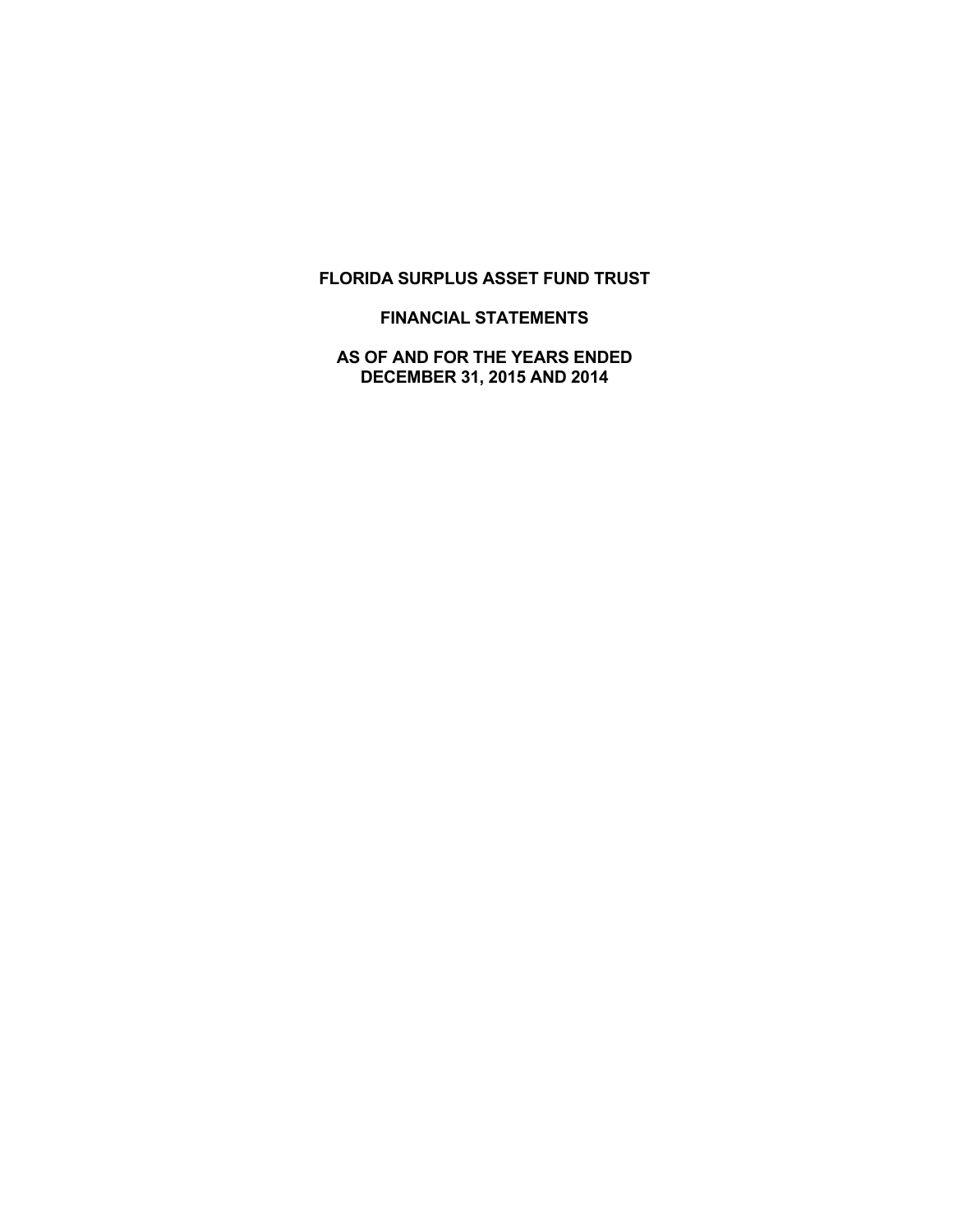## **FLORIDA SURPLUS ASSET FUND TRUST TABLE OF CONTENTS YEARS ENDED DECEMBER 31, 2015 AND 2014**

| <b>BASIC FINANCIAL STATEMENTS</b> |  |
|-----------------------------------|--|
|                                   |  |
|                                   |  |
|                                   |  |
|                                   |  |
|                                   |  |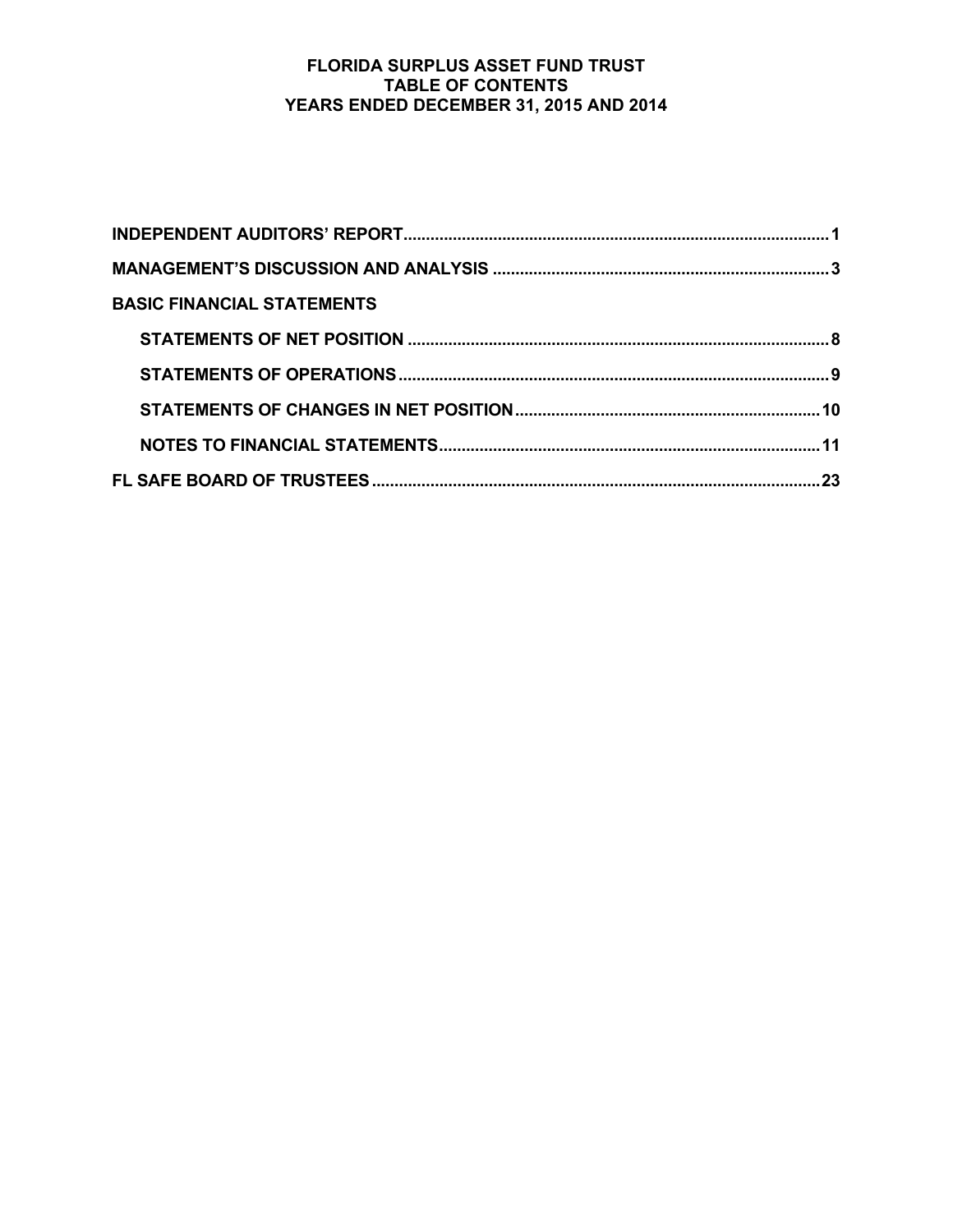

CliftonLarsonAllen LLP CLAconnect.com

# **INDEPENDENT AUDITORS' REPORT**

Board of Trustees Florida Surplus Asset Fund Trust Orlando, Florida

### **Report on the Financial Statements**

We have audited the accompanying financial statements of the FL SAFE Fund and Term Series of the Florida Surplus Asset Fund Trust (FL SAFE), as of and for the years ended December 31, 2015 and 2014, and the related notes to the financial statements, which collectively comprise FL SAFE's basic financial statements as listed in the table of contents.

## *Management's Responsibility for the Financial Statements*

Management is responsible for the preparation and fair presentation of these financial statements in accordance with accounting principles generally accepted in the United States of America; this includes the design, implementation, and maintenance of internal control relevant to the preparation and fair presentation of financial statements that are free from material misstatement, whether due to fraud or error.

#### *Auditors' Responsibility*

Our responsibility is to express opinions on these financial statements based on our audits. We conducted our audits in accordance with auditing standards generally accepted in the United States of America. Those standards require that we plan and perform the audit to obtain reasonable assurance about whether the financial statements are free from material misstatement.

An audit involves performing procedures to obtain audit evidence about the amounts and disclosures in the financial statements. The procedures selected depend on the auditors' judgment, including the assessment of the risks of material misstatement of the financial statements, whether due to fraud or error. In making those risk assessments, the auditor considers internal control relevant to the entity's preparation and fair presentation of the financial statements in order to design audit procedures that are appropriate in the circumstances, but not for the purpose of expressing an opinion on the effectiveness of the entity's internal control. Accordingly, we express no such opinion. An audit also includes evaluating the appropriateness of accounting policies used and the reasonableness of significant accounting estimates made by management, as well as evaluating the overall presentation of the financial statements.

We believe that the audit evidence we have obtained is sufficient and appropriate to provide a basis for our audit opinions.

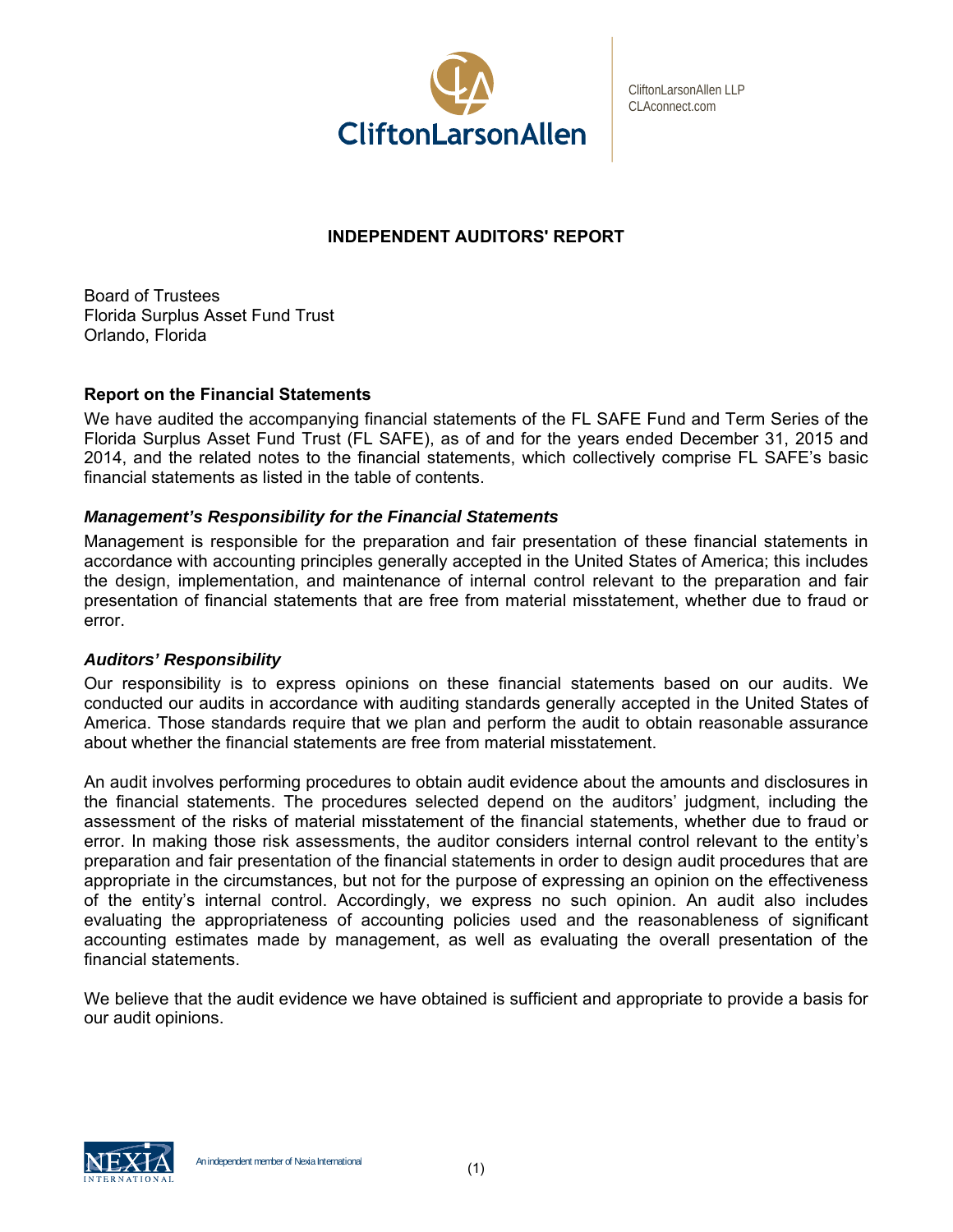## *Opinions*

In our opinion, the financial statements referred to above present fairly, in all material respects, the financial position of FL SAFE Fund and Term Series as of December 31, 2015 and 2014, and the respective results of operations and the changes in net position for the years then ended in accordance with accounting principles generally accepted in the United States of America.

# *Other Matters*

## *Required Supplementary Information*

Accounting principles generally accepted in the United States of America require that the management's discussion and analysis on pages 3 through 7 be presented to supplement the basic financial statements. Such information, although not a part of the basic financial statements, is required by the Governmental Accounting Standards Board who considers it to be an essential part of financial reporting for placing the basic financial statements in an appropriate operational, economic, or historical context. We have applied certain limited procedures to the required supplementary information in accordance with auditing standards generally accepted in the United States of America, which consisted of inquiries of management about the methods of preparing the information and comparing the information for consistency with management's responses to our inquiries, the basic financial statements, and other knowledge we obtained during our audit of the basic financial statements. We do not express an opinion or provide any assurance on the information because the limited procedures do not provide us with sufficient evidence to express an opinion o r provide any assurance.

Vifton Larson Allen LLP

**CliftonLarsonAllen LLP** 

Denver, Colorado April 28, 2016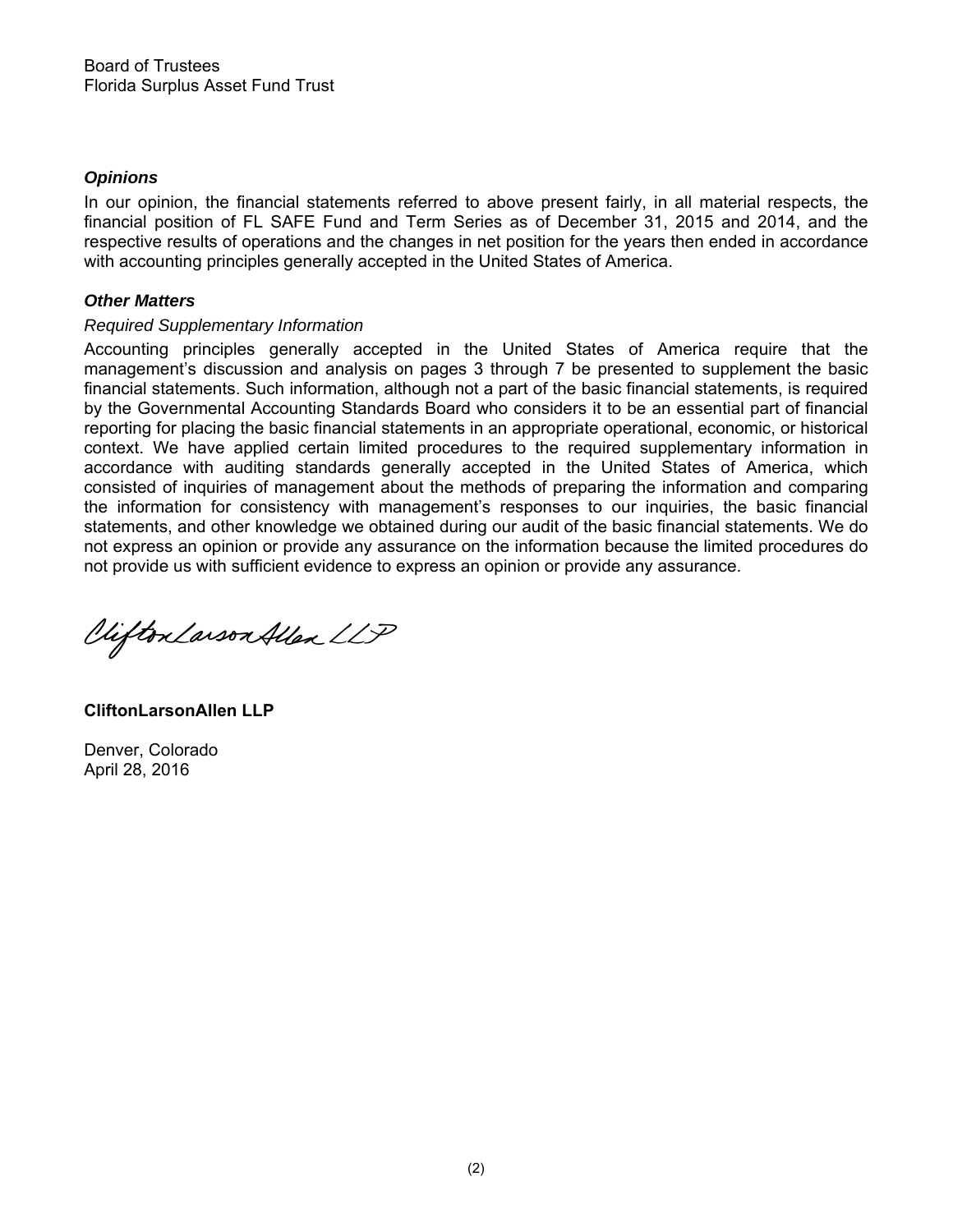Florida Surplus Asset Fund Trust (FL SAFE) is a local government investment pool (LGIP) trust fund which began operations on February 5, 2008. FL SAFE is organized under Florida Statutes §163-01, *et seq*. As such a LGIP trust, FL SAFE pools and invests the funds of its Florida local government participants within the Investment Policy, established by the FL SAFE Board, and limitations set forth in the Indenture of Trust, as amended, and Florida Statutes §218-415, *et seq*. See flsafe.org for further information.

FL SAFE includes a liquid money market portfolio (FL SAFE Fund) and one or more Term Series portfolios. FL SAFE trustees also have arranged for a Fixed Income Investment Program (FIIP) to be offered to the participants in FL SAFE, and additional investment support services. These financial statements and related notes encompass the FL SAFE Fund and Term Series.

FL SAFE is overseen by a Board of Trustees comprised of Florida local government officials, who are themselves participants in FL SAFE as the investment officer or designee for their own local government. Investment securities are held in a trust custody account at BMO Harris N.A. CliftonLarsonAllen LLP serves as the independent auditor. Florida Management and Administration Services, LLC (FMAS), Orlando, Florida has served as Administrator since May 2011. Prudent Man Advisors, Inc., an investment adviser registered with the U.S. Securities and Exchange Commission, serves as investment adviser, PMA Financial Network, Inc. serves as operational manager and PMA Securities, Inc. serves as the distributor since November 1, 2011.

The primary objectives of FL SAFE are to provide safety, liquidity, transparency and yield for Florida government entities. Eligible participants include all Florida governments, including but not limited to, school districts, higher education institutions, counties, municipalities and special districts. In addition, the FL SAFE Fund is rated AAAm by the Standard & Poor's Corporation (S&P). S&P has requirements that further govern the composition of investments, the average maturity of the investments and the types of investments. The FL SAFE Fund reports to S&P on a weekly basis and is subject to an annual rating review.

# **FINANCIAL HIGHLIGHTS**

# **FL SAFE Fund**

- The FL SAFE Fund's net position totaled \$125.16 million as of December 31, 2015, down from \$126.15 million on December 31, 2014. The decrease is attributed to participant redemptions in excess of subscriptions for the year.
- The composition of investments for the FL SAFE Fund shifted from commercial paper to corporate notes. As of December 31, 2015, approximately 5.3% of FL SAFE Fund's assets were invested in floating and fixed rate U.S. government agency securities, 0.8% in bankers acceptances, 18.1% in certificates of deposit, 5.2% in commercial paper, 24.4% in corporate notes, 32.9% in collateralized bank deposits, 2.9% in municipal bonds, and 10.5% in uncollateralized bank deposits.
- Net investment income for the FL SAFE Fund increased in 2015 totaling \$0.27 million compared to 2014, totaling \$0.16 million. The average net yield of an investment in the FL SAFE Fund was 0.11% for 2015 and .10% for 2014.

## **Term Series**

 There were fourteen Term Series with a net position totaling \$162.48 million that were opened during the year that remained outstanding as of December 31, 2015. There were nine Term Series with a net position totaling \$46.70 million that were opened during the year that remained outstanding as of December 31, 2014.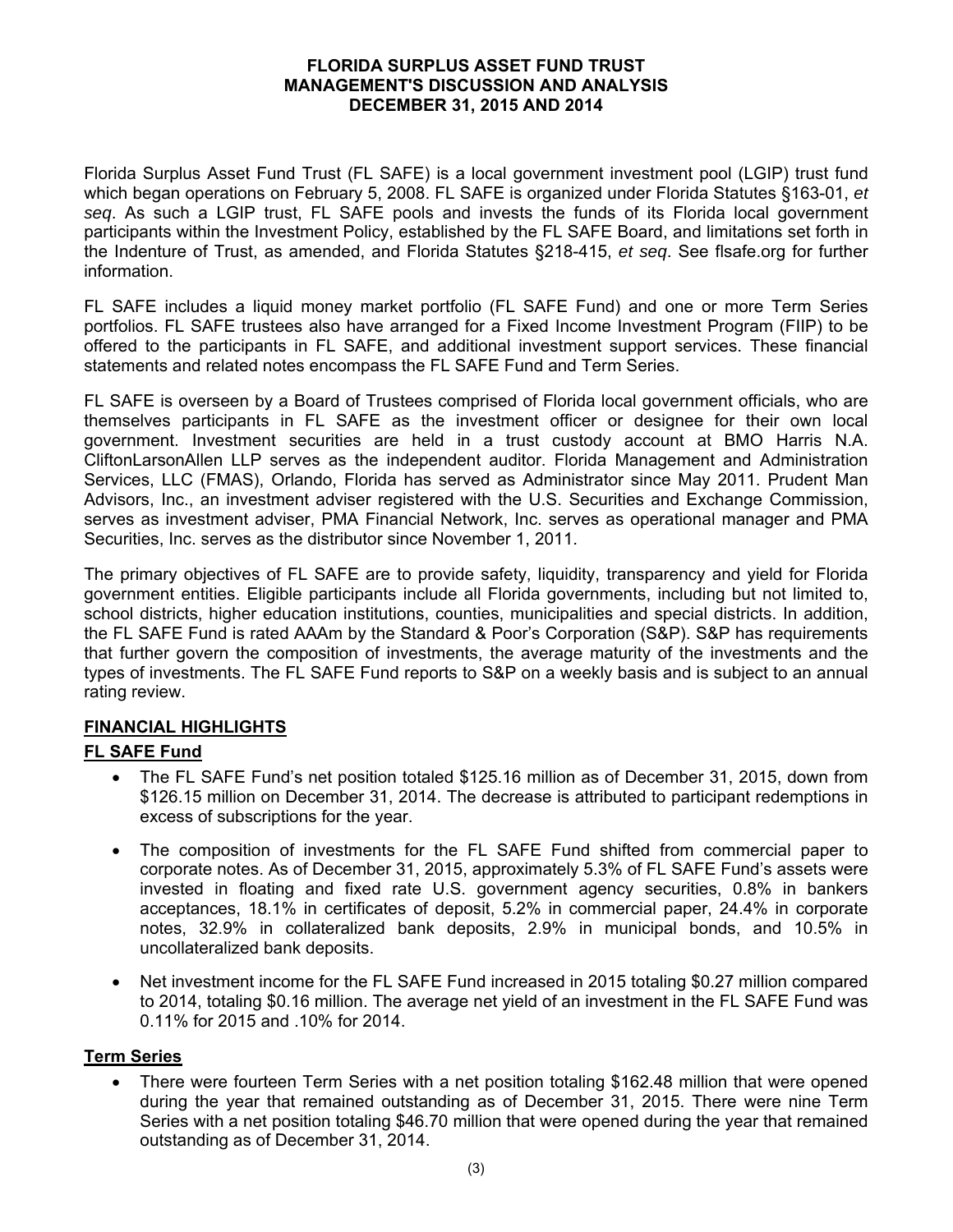- As of December 31, 2015, all of the Term Series' assets were invested in certificates of deposit.
- Net investment income for Term Series increased in 2015 when compared to 2014, totaling \$.15 and \$.04 million, respectively.

## **FL SAFE Fund Asset Summary**

The changes in the FL SAFE Fund's net position are the result of investment earnings, combined with purchases and redemptions of shares by participants. Assets as of the years ended December 31, 2015 and December 31, 2014 were down 1% and 11%, respectively, from the prior year. The FL SAFE Fund primarily invests in U.S. agency securities, highly rated commercial paper, bank deposits, certificates of deposit, corporate notes and bankers acceptances.

The FL SAFE Fund maintained a per share value of \$1.00 per share throughout 2015, 2014 and 2013. Shown below is a summary of the net position of the FL SAFE Fund.

**Table 1**

| <b>Net Position FL SAFE Fund</b><br>(in Millions) |              |      |        |              |
|---------------------------------------------------|--------------|------|--------|--------------|
|                                                   | 2015         | 2014 |        | 2013         |
| <b>ASSETS</b>                                     |              |      |        |              |
| Investments                                       |              |      |        |              |
| US government agency securities                   | \$<br>6.63   | \$   | 10.00  | \$<br>18.00  |
| Banks acceptances                                 | 0.96         |      | 0.31   | 2.34         |
| Certificates of deposit                           | 22.64        |      | 17.21  | 16.41        |
| Commercial paper                                  | 6.49         |      | 19.98  | 11.00        |
| Corporate notes                                   | 30.51        |      | 6.66   | 4.29         |
| Municipal bonds                                   | 3.63         |      |        |              |
| <b>Total investments</b>                          | 70.86        |      | 54.16  | 52.04        |
| Cash                                              | 54.27        |      | 72.17  | 89.31        |
| Other assets                                      |              |      |        |              |
| Accrued interest                                  | 0.28         |      | 0.06   | 0.05         |
| Prepaid expenses                                  | 0.01         |      | 0.01   | 0.01         |
| <b>Total assets</b>                               | \$<br>125.42 | \$   | 126.40 | \$<br>141.41 |
| <b>LIABILITIES</b>                                |              |      |        |              |
| Accrued expenses                                  | \$<br>0.06   | \$   | 0.05   | \$<br>0.04   |
| Deposit by investment advisor                     | 0.20         |      | 0.20   | 0.20         |
| <b>Total liabilities</b>                          | 0.26         |      | 0.25   | 0.24         |
| Net position applicable to shares outstanding     | \$<br>125.16 | \$   | 126.15 | \$<br>141.17 |
| Net asset value per share                         | \$<br>1.00   | \$   | 1.00   | \$<br>1.00   |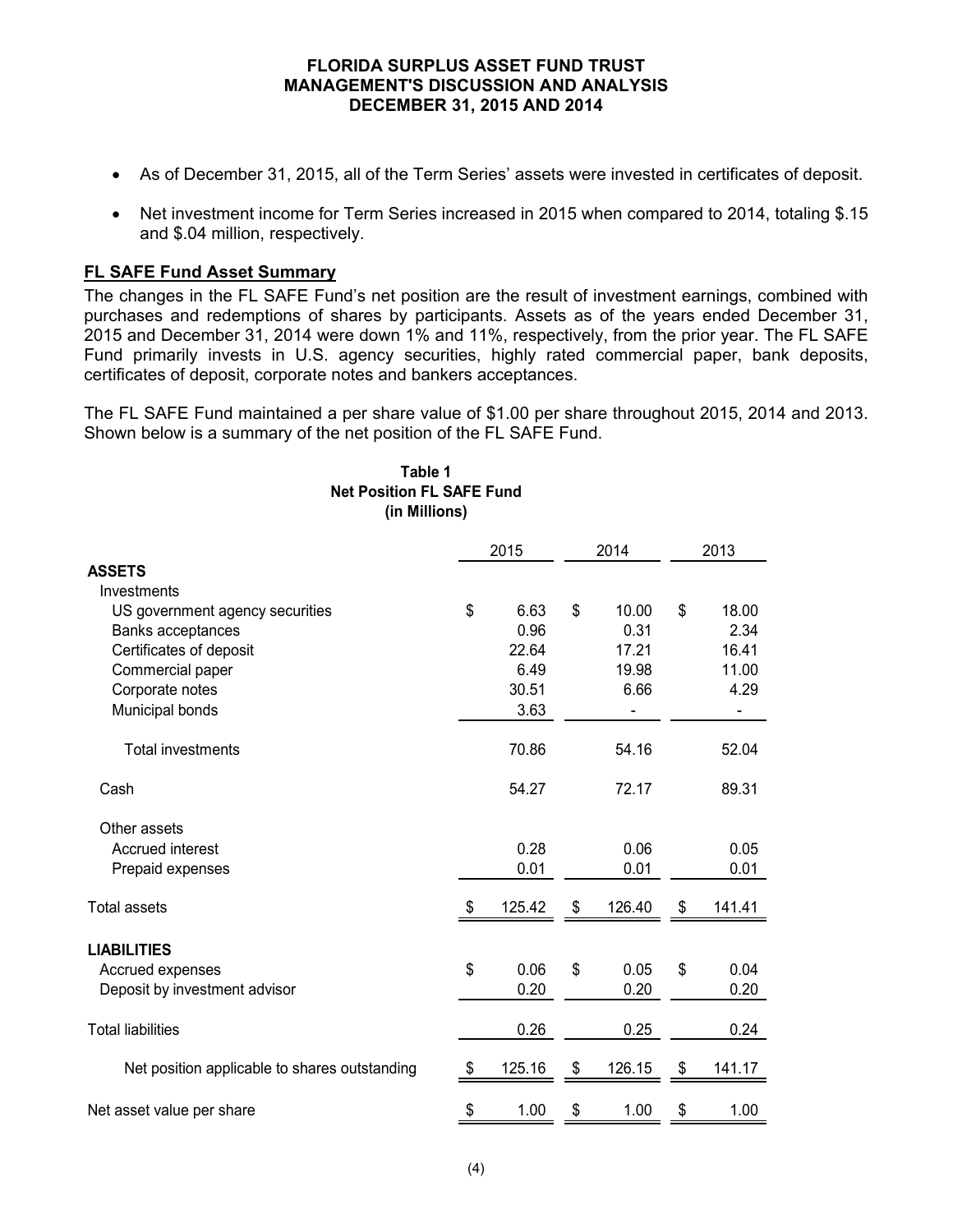## **Term Series Asset Summary**

The Term Series net position is the result of investment earnings, combined with purchases of shares by participants. Term Series primarily invests in certificates of deposit.

Term Series maintained a per share value of \$1.00 per share throughout 2015, 2014 and 2013. Shown below is a summary of the net position of Term Series.

|                                               | (in Millions) |        |             |             |
|-----------------------------------------------|---------------|--------|-------------|-------------|
|                                               |               | 2015   | 2014        | 2013        |
| <b>ASSETS</b>                                 |               |        |             |             |
| Certificates of deposit                       | \$            | 162.23 | \$<br>38.28 | \$<br>24.14 |
| Cash                                          |               |        | 8.37        | 11.49       |
| Other assets                                  |               |        |             |             |
| Accrued interest                              |               | 0.13   | 0.06        | 0.03        |
| Prepaid expenses                              |               | 0.22   | 0.03        | 0.01        |
| <b>Total assets</b>                           |               | 162.58 | 46.74       | 35.67       |
| <b>LIABILITIES</b>                            |               |        |             |             |
| Dividend payable                              |               | 0.10   | 0.04        | 0.02        |
| <b>Total liabilities</b>                      |               | 0.10   | 0.04        | 0.02        |
| Net position applicable to shares outstanding | S             | 162.48 | \$<br>46.70 | \$<br>35.65 |
|                                               |               |        |             |             |
| Net asset value per share                     | \$            | 1.00   | \$<br>1.00  | \$<br>1.00  |

**Table 1 Net Position Term Series**

The FL SAFE Fund's ending net position is the result of investment earnings combined with purchases and redemptions of shares by participants. Changes in net position for the year ended December 31, 2015 were mostly the result of participant transactions comprised of \$318.95 million of purchases, \$320.21 million of redemptions and \$0.27 million in net investment income resulting in net position of \$125.16 million. The FL SAFE Fund's net position decreased by \$0.99 million as of December 31, 2015 compared to December 31, 2014. Changes in net position for the year ended December 31, 2014 were mostly the result of participant transactions comprised of \$150.56 million of purchases, \$165.74 million of redemptions and \$0.16 million of net investment income resulting in net position of \$126.15 million. The FL SAFE Fund's net position decreased by \$15.02 million of as December 31, 2014 compared to December 31, 2013.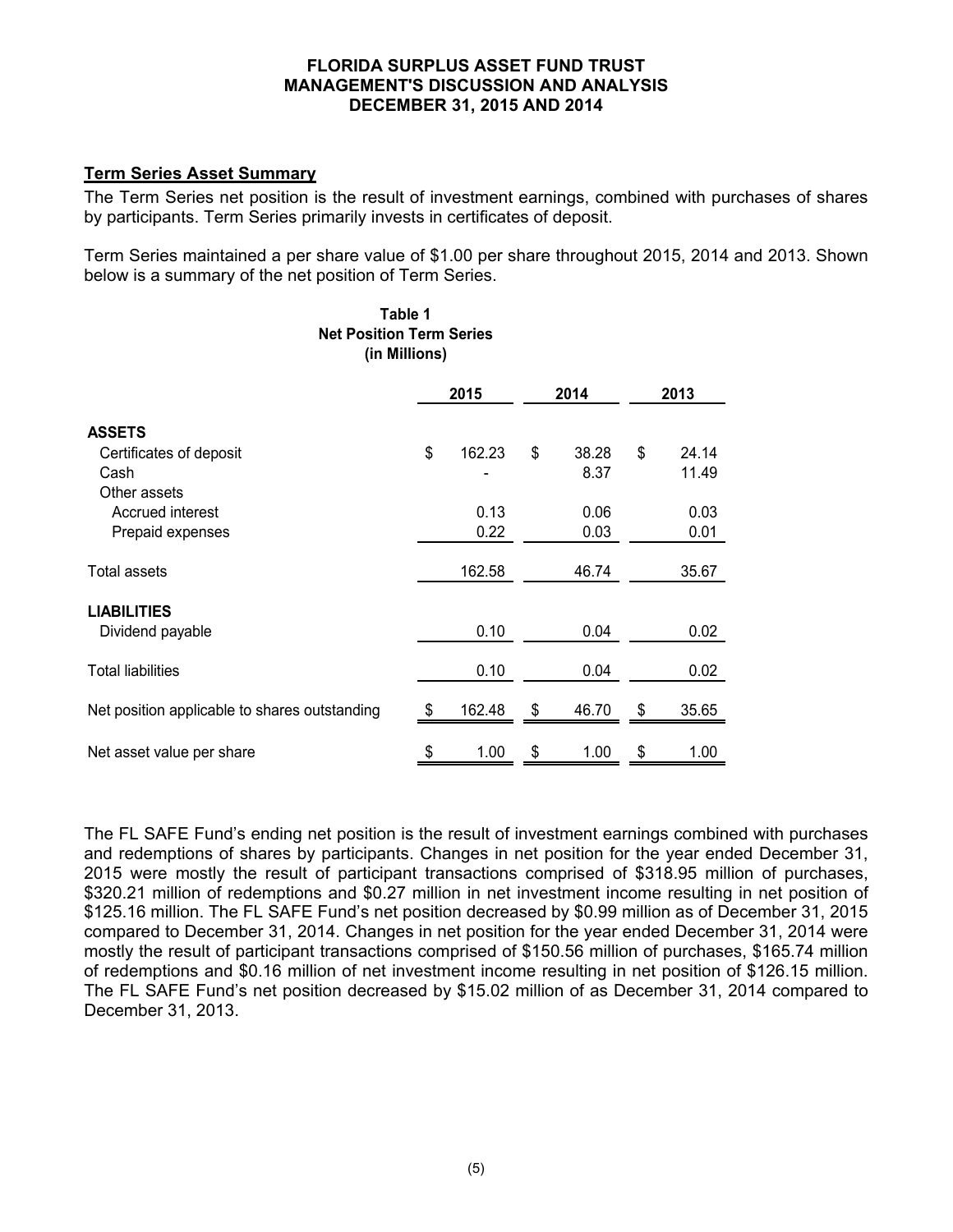#### **Table 2 Changes in Net Position FL SAFE Fund (in Millions)**

|                                                                                   | 2015               | 2014               | 2013               |
|-----------------------------------------------------------------------------------|--------------------|--------------------|--------------------|
| Increase in net position attributed to<br>operations - net income                 | \$<br>0.27         | \$<br>0.16         | \$<br>0.16         |
| Share transactions<br>Net proceeds from sale of shares<br>Cost of shares redeemed | 318.95<br>(320.21) | 150.56<br>(165.74) | 105.20<br>(114.23) |
| Net decrease in net position derived<br>from share transactions                   | (1.26)             | (15.18)            | (9.03)             |
| Net decrease in net position                                                      | (0.99)             | (15.02)            | (8.87)             |
| Net position at beginning of year                                                 | 126.15             | 141.17             | 150.04             |
| Net position at end of year                                                       | \$<br>125.16       | \$<br>126.15       | \$<br>141.17       |

Term Series' ending net position is the result of investment earnings combined with purchases of shares by participants.

### **Table 2 Changes in Net Position Term Series (in Millions)**

|                                                                                   |    | 2015              | 2014             | 2013 |                 |  |
|-----------------------------------------------------------------------------------|----|-------------------|------------------|------|-----------------|--|
| Increase in net position attributed to<br>Operations - net income                 |    | 0.15              | \$<br>0.04       | \$   | 0.02            |  |
| Share transactions<br>Net proceeds from sale of shares<br>Cost of shares redeemed |    | 163.98<br>(48.35) | 72.98<br>(61.97) |      | 35.65<br>(0.02) |  |
| Net increase in net position derived<br>from share transactions                   |    | 115.63            | 11.01            |      | 35.63           |  |
| Net increase in net position                                                      |    | 115.78            | 11.05            |      | 35.65           |  |
| Net position at beginning of year                                                 |    | 46.70             | 35.65            |      |                 |  |
| Net position at end of year                                                       | \$ | 162.48            | \$<br>46.70      | S    | 35.65           |  |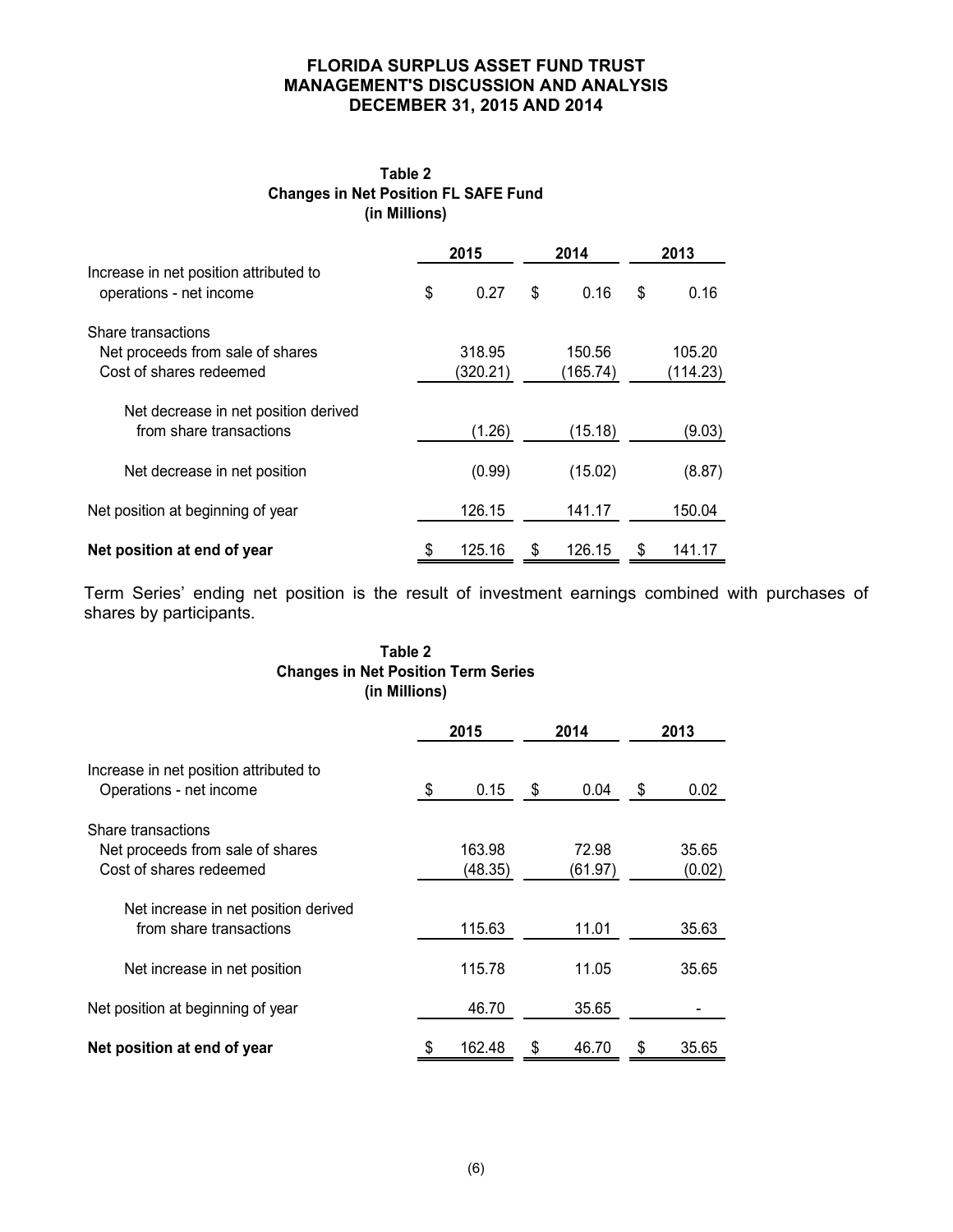# **Currently Known Facts, Decisions or Conditions**

Changes in interest rates, changes in the number of participating governments and investment decisions of those Florida government entities are the primary drivers of FL SAFE's net position and changes in net positions.

#### **Requests for Information**

This financial report is designed to provide a general overview of FL SAFE's finances for all those with an interest in its finances. Questions concerning any of the information provided in this report or request for additional financial information should be addressed to Jeffrey T. Larson, President, Florida Management and Administrative Services, Administrator, FL SAFE, 10151 University Blvd., #227, Orlando, Florida 32817, Jlarson@floridamanagementservices.com or 407-496-1597.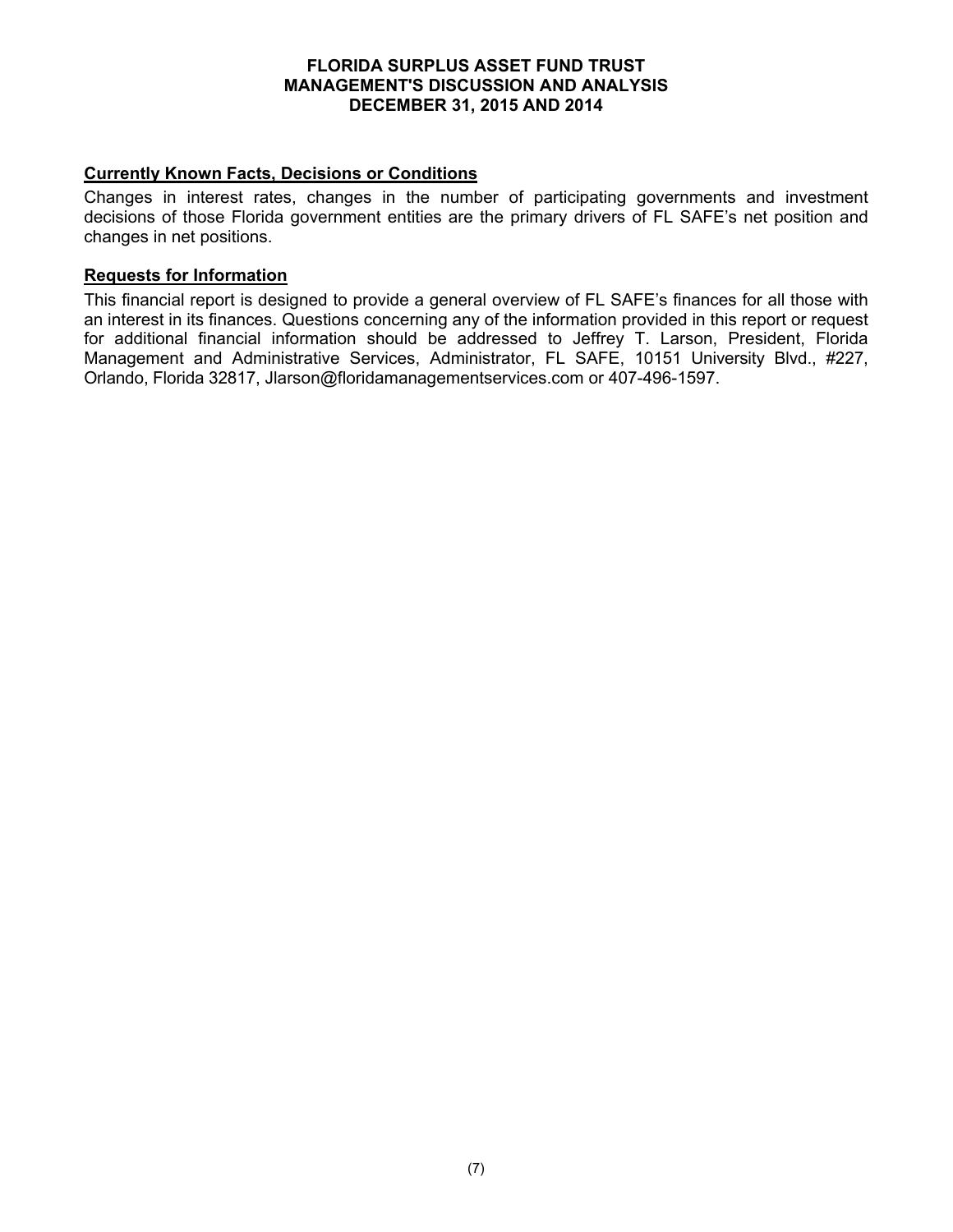## **FLORIDA SURPLUS ASSET FUND TRUST STATEMENTS OF NET POSITION DECEMBER 31, 2015 AND 2014**

|                                        |                     | 2015               | 2014                |                    |  |  |  |
|----------------------------------------|---------------------|--------------------|---------------------|--------------------|--|--|--|
|                                        | <b>FL SAFE Fund</b> | <b>Term Series</b> | <b>FL SAFE Fund</b> | <b>Term Series</b> |  |  |  |
| <b>ASSETS</b>                          |                     |                    |                     |                    |  |  |  |
| <b>Investments in Securities</b>       |                     |                    |                     |                    |  |  |  |
| <b>US Government Agency Securities</b> | \$<br>6,627,060     | \$                 | \$<br>10,001,114    | \$                 |  |  |  |
| <b>Bankers Acceptances</b>             | 957,172             |                    | 300,547             |                    |  |  |  |
| <b>Certificates of Deposit</b>         | 22,639,783          | 162,228,703        | 17,209,325          | 38,284,574         |  |  |  |
| <b>Commercial Paper</b>                | 6,490,419           |                    | 19,983,969          |                    |  |  |  |
| <b>Corporate Notes</b>                 | 30,511,615          |                    | 6,660,566           |                    |  |  |  |
| <b>Municipal Bonds</b>                 | 3,630,919           |                    |                     |                    |  |  |  |
| <b>Total Investments in Securities</b> | 70,856,968          | 162,228,703        | 54, 155, 521        | 38,284,574         |  |  |  |
| Cash and Cash Equivalents              | 54,272,802          |                    | 72,171,198          | 8,370,824          |  |  |  |
| <b>Other Assets</b>                    |                     |                    |                     |                    |  |  |  |
| <b>Accrued Interest</b>                | 278,565             | 133,587            | 58,635              | 55,278             |  |  |  |
| <b>Prepaid Expenses</b>                | 16,188              | 217,092            | 10,379              | 29,506             |  |  |  |
| <b>Total Assets</b>                    | 125,424,523         | 162,579,382        | 126,395,733         | 46,740,182         |  |  |  |
| <b>LIABILITIES</b>                     |                     |                    |                     |                    |  |  |  |
| <b>Accrued Expenses</b>                | 60,046              |                    | 49,371              |                    |  |  |  |
| Dividend Payable                       |                     | 95,882             |                     | 40,182             |  |  |  |
| Deposit by Investment Advisors         | 200,000             |                    | 200,000             |                    |  |  |  |
| <b>Total Liabilities</b>               | 260,046             | 95,882             | 249,371             | 40,182             |  |  |  |
| Net Position Applicable to             |                     |                    |                     |                    |  |  |  |
| <b>Shares Outstanding</b>              | 125, 164, 477       | 162,483,500<br>\$  | 126, 146, 362<br>S. | 46,700,000<br>S.   |  |  |  |
| <b>SHARES OUTSTANDING</b>              | 125,245,897         | 162,483,500        | 126,357,088         | 46,700,000         |  |  |  |
| <b>NET ASSET VALUE PER SHARE</b>       | \$<br>1.00          | \$<br>1.00         | \$<br>1.00          | \$<br>1.00         |  |  |  |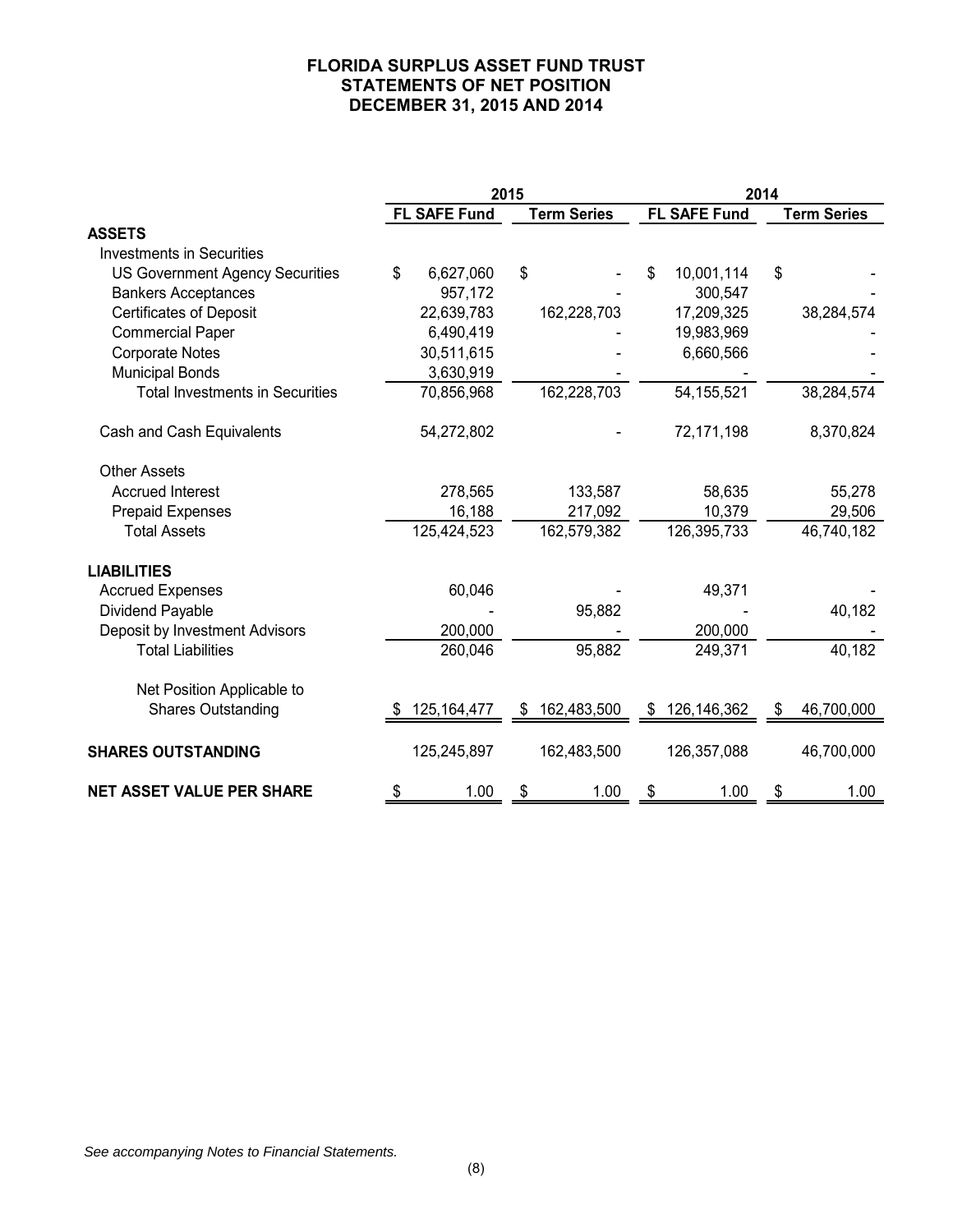## **FLORIDA SURPLUS ASSET FUND TRUST STATEMENTS OF OPERATIONS YEARS ENDED DECEMBER 31, 2015 AND 2014**

|                                               | 2015 |                     |    |                    | 2014 |                     |    |             |  |
|-----------------------------------------------|------|---------------------|----|--------------------|------|---------------------|----|-------------|--|
|                                               |      | <b>FL SAFE Fund</b> |    | <b>Term Series</b> |      | <b>FL SAFE Fund</b> |    | Term Series |  |
| <b>CONTRIBUTIONS &amp; INVESTMENT INCOME</b>  |      |                     |    |                    |      |                     |    |             |  |
| Investment Income                             | \$   | 490,313             | \$ | 213,173            | \$   | 393,321             | \$ | 55,278      |  |
| Contributions                                 |      | 28,902              |    |                    |      | 8,121               |    |             |  |
| Gain on Investments                           |      | 72,246              |    |                    |      | 2,222               |    |             |  |
| <b>Total Income</b>                           |      | 591,461             |    | 213,173            |      | 403,664             |    | 55,278      |  |
| <b>Expenses</b>                               |      |                     |    |                    |      |                     |    |             |  |
| <b>Audit Fees</b>                             |      | 28,044              |    |                    |      | 27,879              |    |             |  |
| <b>Advisory and Operational Fees</b>          |      | 161,974             |    | 62,140             |      | 89,804              |    | 15,096      |  |
| <b>Administrator Fees</b>                     |      | 89,392              |    |                    |      | 90,000              |    |             |  |
| Cash Management Expense                       |      | 4,300               |    |                    |      | 1,283               |    |             |  |
| Insurance Expense                             |      | 18,554              |    |                    |      | 19,710              |    |             |  |
| Legal Fees                                    |      | 1,368               |    |                    |      | 4,432               |    |             |  |
| Ratings Expense                               |      | 8,197               |    |                    |      | 8,841               |    |             |  |
| Miscellaneous Expenses                        |      | 550                 |    |                    |      |                     |    |             |  |
| <b>Total Fees and Expenses</b>                |      | 312,379             |    | 62,140             |      | 241,949             |    | 15,096      |  |
| <b>NET INCREASE IN NET POSITION RESULTING</b> |      |                     |    |                    |      |                     |    |             |  |
| <b>FROM OPERATIONS - NET INCOME</b>           |      | 279,082             | \$ | 151,033            | S    | 161,715             |    | 40,182      |  |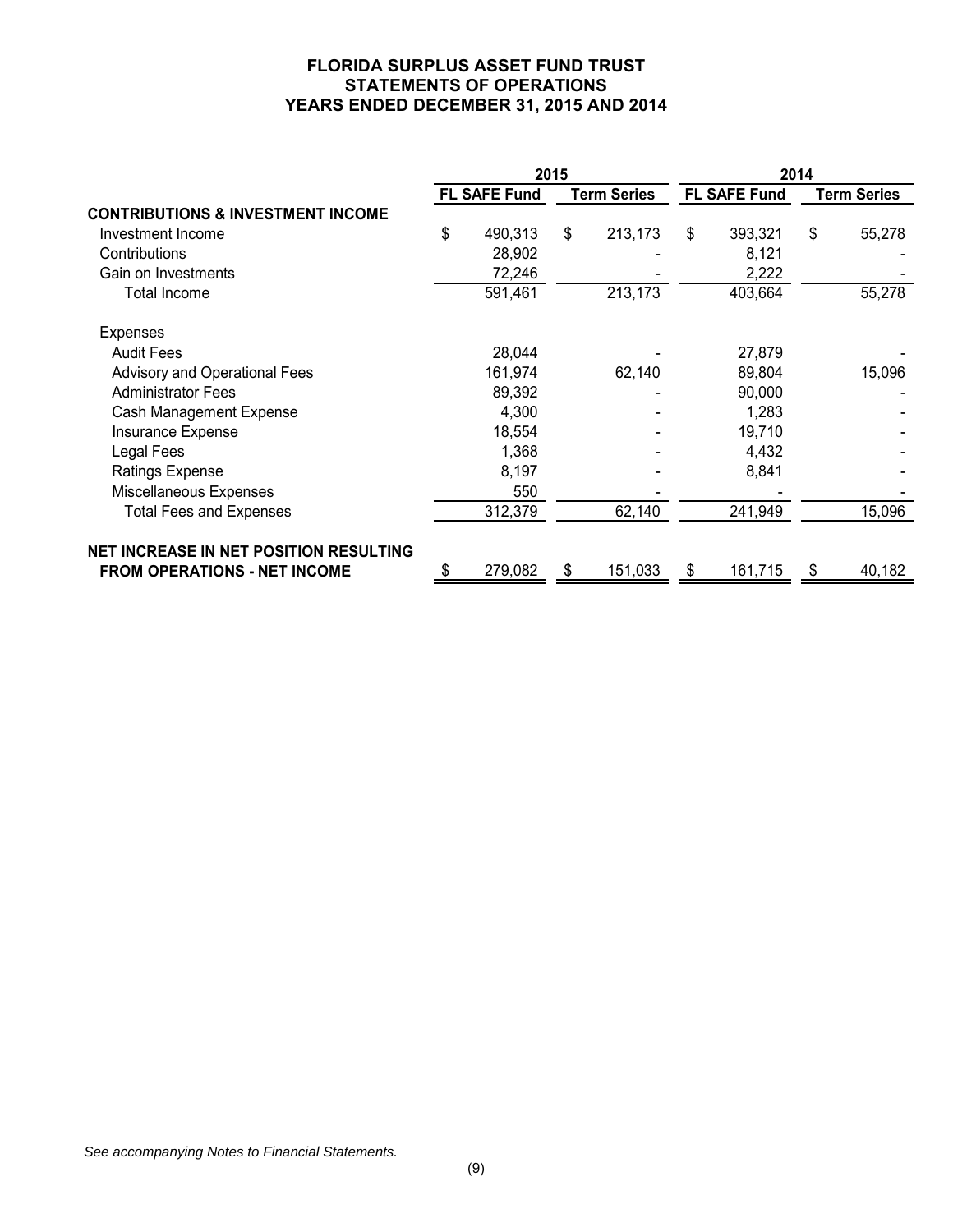## **FLORIDA SURPLUS ASSET FUND TRUST STATEMENTS OF CHANGES IN NET POSITION YEARS ENDED DECEMBER 31, 2015 AND 2014**

|                                                                            |               | 2015                |    |                    | 2014 |                     |    |                    |  |
|----------------------------------------------------------------------------|---------------|---------------------|----|--------------------|------|---------------------|----|--------------------|--|
|                                                                            |               | <b>FL SAFE Fund</b> |    | <b>Term Series</b> |      | <b>FL SAFE Fund</b> |    | <b>Term Series</b> |  |
| Increase in Net Position Attributed to<br>Operations - Net Income          | -\$           | 279,082             | \$ | 151,033            | \$   | 161,715             | \$ | 40,182             |  |
| <b>Share Transactions</b><br>Net Proceeds from Sales of Shares             |               | 318,946,096         |    | 163,983,500        |      | 150,557,984         |    | 72,975,122         |  |
| Cost of Shares Redeemed                                                    | (320,207,063) |                     |    | (48, 351, 033)     |      | (165,744,818)       |    | (61, 965, 304)     |  |
| Net Increase (Decrease) in Net Position<br>Derived from Share Transactions |               | (1,260,967)         |    | 115,632,467        |      | (15, 186, 834)      |    | 11,009,818         |  |
| Net Increase (Decrease) in Net Position                                    |               | (981,885)           |    | 115,783,500        |      | (15,025,119)        |    | 11,050,000         |  |
| <b>NET POSITION, BEGINNING OF YEAR</b>                                     |               | 126,146,362         |    | 46,700,000         |      | 141, 171, 481       |    | 35,650,000         |  |
| <b>NET POSITION, END OF YEAR</b>                                           |               | 125, 164, 477       | S. | 162,483,500        | S    | 126,146,362         | S  | 46,700,000         |  |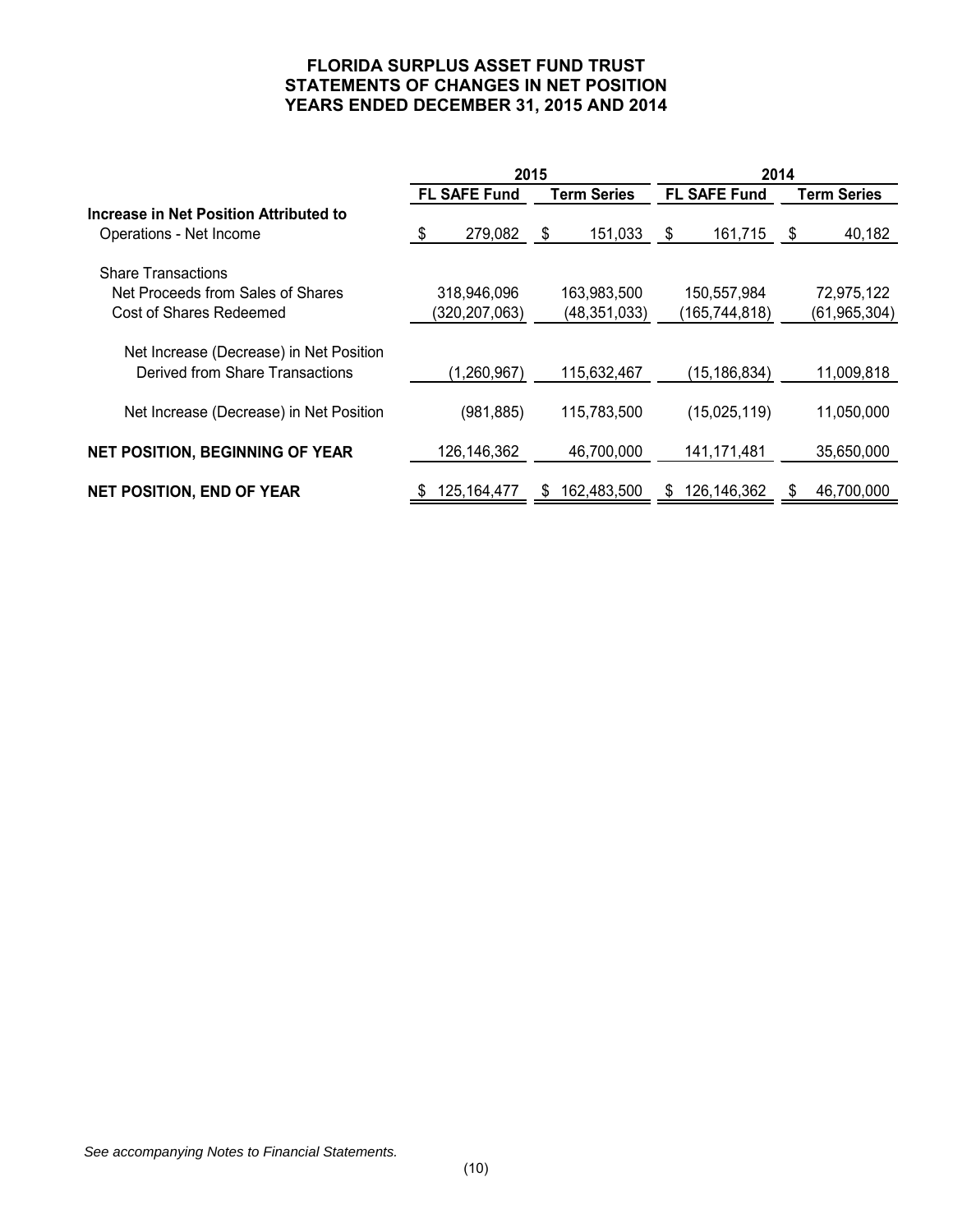## **NOTE 1 NATURE OF OPERATIONS AND SUMMARY OF SIGNIFICANT ACCOUNTING POLICIES**

Florida Surplus Asset Fund Trust (FL SAFE) is a local government investment pool (LGIP) trust fund which began operations on February 5, 2008. FL SAFE is organized under Florida Statutes §163-01, *et seq*. As such a LGIP trust, FL SAFE pools and invests the funds of its Florida local government participants within the Investment Policy, established by the FL SAFE Board, and limitations set forth in FL SAFE's Indenture of Trust and Florida Statutes §218-415, *et seq*.

FL SAFE includes a liquid money market portfolio (FL SAFE Fund) and one or more Term Series portfolios.

Following is a summary of significant accounting policies consistently applied by FL SAFE in the preparation of its financial statements. The policies are in conformity with accounting principles generally accepted in the United States of America (US GAAP).

### **Measurement Focus**

FL SAFE prepares its financial statements as a special-purpose government entity in conformity with applicable pronouncements of the Governmental Accounting Standards Board (GASB).

In accordance with GASB Standards on *Accounting and Financial Reporting for Certain Investments and for External Investment Pools*, FL SAFE is an external investment pool and reports its investments at amortized cost. In accordance with GASB *Standards on Deposit and Investment Risk Disclosures,* FL SAFE discloses certain information regarding credit risk, concentration of credit risk, interest rate risk and custodial credit risk of its deposits and investments. As provided for in GASB standards, the financial statements of FL SAFE are presented as a fiduciary fund type-investment trust fund. The accompanying financial statements are prepared using the economic resources measurement focus and the accrual basis of accounting which is required by GASB.

## **Custodian**

BMO Harris Bank N.A. is the custodian for the FL SAFE Fund. The custodian is responsible for the safekeeping of all securities.

#### **Valuation of Investments**

For the purpose of calculating the FL SAFE Fund's net position value per share, portfolio securities are valued at amortized cost, which approximates market value. The amortized cost method involves valuing a security at its cost on the date of purchase and recording a constant amortization or accretion to maturity of any discount or premium. The market values of the securities held by the FL SAFE Fund are determined on at least a weekly basis using prices supplied from an independent pricing service. These values are then compared to the amortized cost of the securities. In the event that the difference between the aggregate market price and aggregate amortized cost of the portfolio securities exceeds .25%, FL SAFE's Operations Manager will notify the FL SAFE Administrator, who will consider, in consultation with FL SAFE's Board, what action, if any, should be initiated.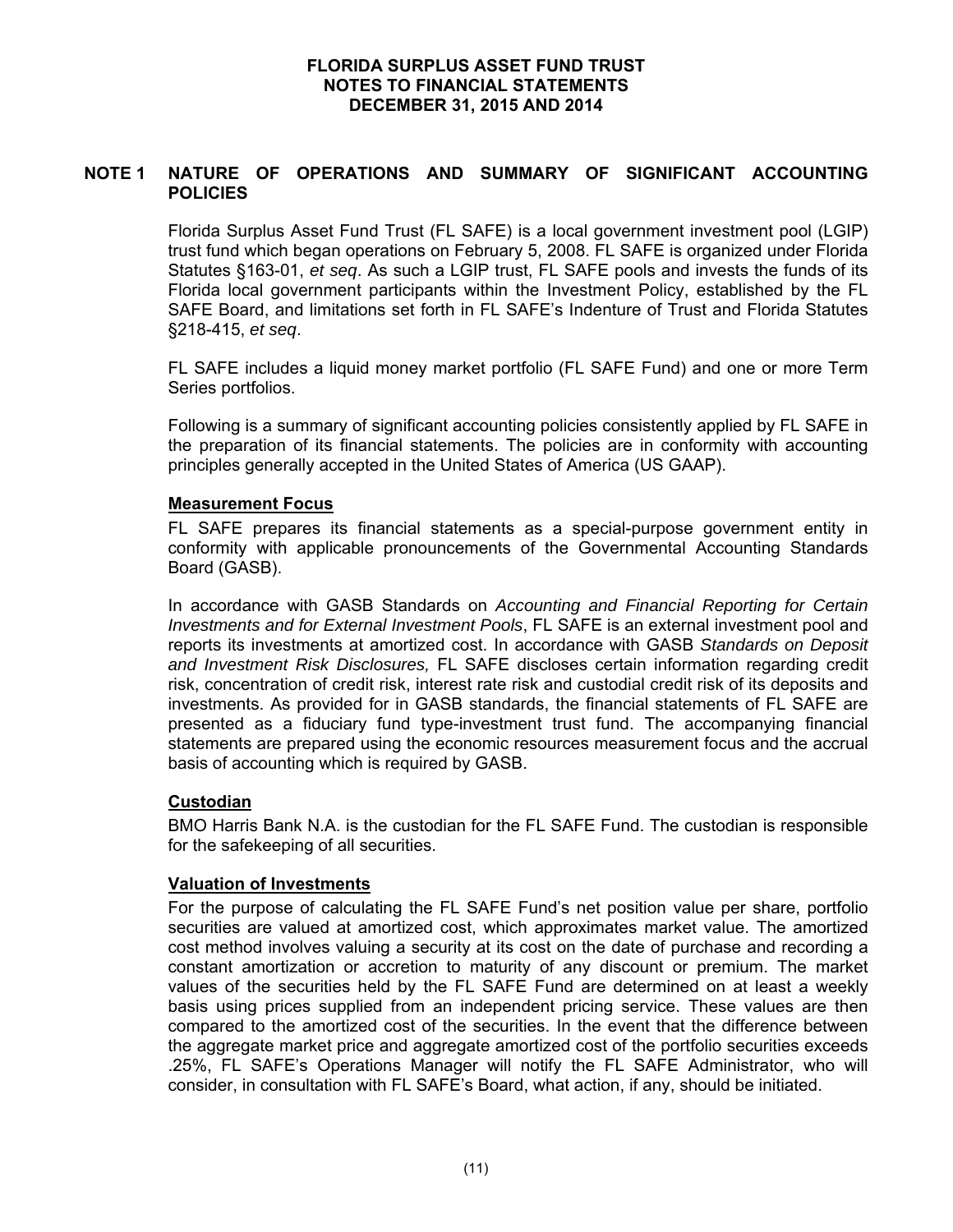## **NOTE 1 NATURE OF OPERATIONS AND SUMMARY OF SIGNIFICANT ACCOUNTING POLICIES (CONTINUED)**

#### **Investment Income**

Investment income is recognized on an accrual basis. Distributions from net investment income are declared daily and paid monthly.

#### **Income Taxes**

FL SAFE was organized to provide pooling of public funds for local governmental entities in Florida, which are exempt from federal and state income taxation. Accordingly, no provision for income or other taxes is required in the accompanying financial statements.

### **Use of Estimates**

In preparing financial statements in conformity with US GAAP, management is required to make estimates and assumptions that affect the reported amounts of assets and liabilities, the disclosure of contingent assets and liabilities at the date of the financial statements, and the reported amounts of revenues and expenses during the reporting period. Actual results could differ from those estimates.

# **NOTE 2 CASH DEPOSITS AND INVESTMENTS**

## **Investment Risk Factors**

There are many factors that can affect the value of investments, including custodial credit risk, concentration of credit risk and interest rate risk. FL SAFE via its Board of Trustees has established an Investment Policy to provide the basis for the management of a prudent investment program appropriate to maintain a net asset value per share (NAV) of \$1.00 and a AAAm rating by Standard and Poors.

#### **Deposits**

At December 31, 2015, the FL SAFE Fund had \$31,069,657 in deposit accounts that were fully collateralized by U.S. government agency and municipal securities and \$10,020,074 in a deposit account fully collateralized by an irrevocable letter of credit from the FHLB San Francisco. In addition, the FL SAFE Fund had \$13,183,071 in uncollateralized deposits at highly rated banks. At December 31, 2014, the FL SAFE Fund had \$42,898,341 in deposit accounts that were fully collateralized by U.S. Treasury notes and U.S. government agency securities. In addition, the FL SAFE Fund had \$29,272,857 in uncollateralized deposits at highly rated banks. Uncollateralized deposits are only utilized within the allowable limits of the Standard & Poor's rating guidelines for the maintenance of the AAAm rating, and per the Board authorized Investment Policy. At December 31, 2014, Term series had \$8,370,824 in uncollateralized deposits at a highly rated bank.

All arrangements that include non-interest bearing deposit accounts also include a component that earns interest or earns credits which offset fees. When considered in total, these arrangements have the impact of increasing the net income of the FLSAFE Fund.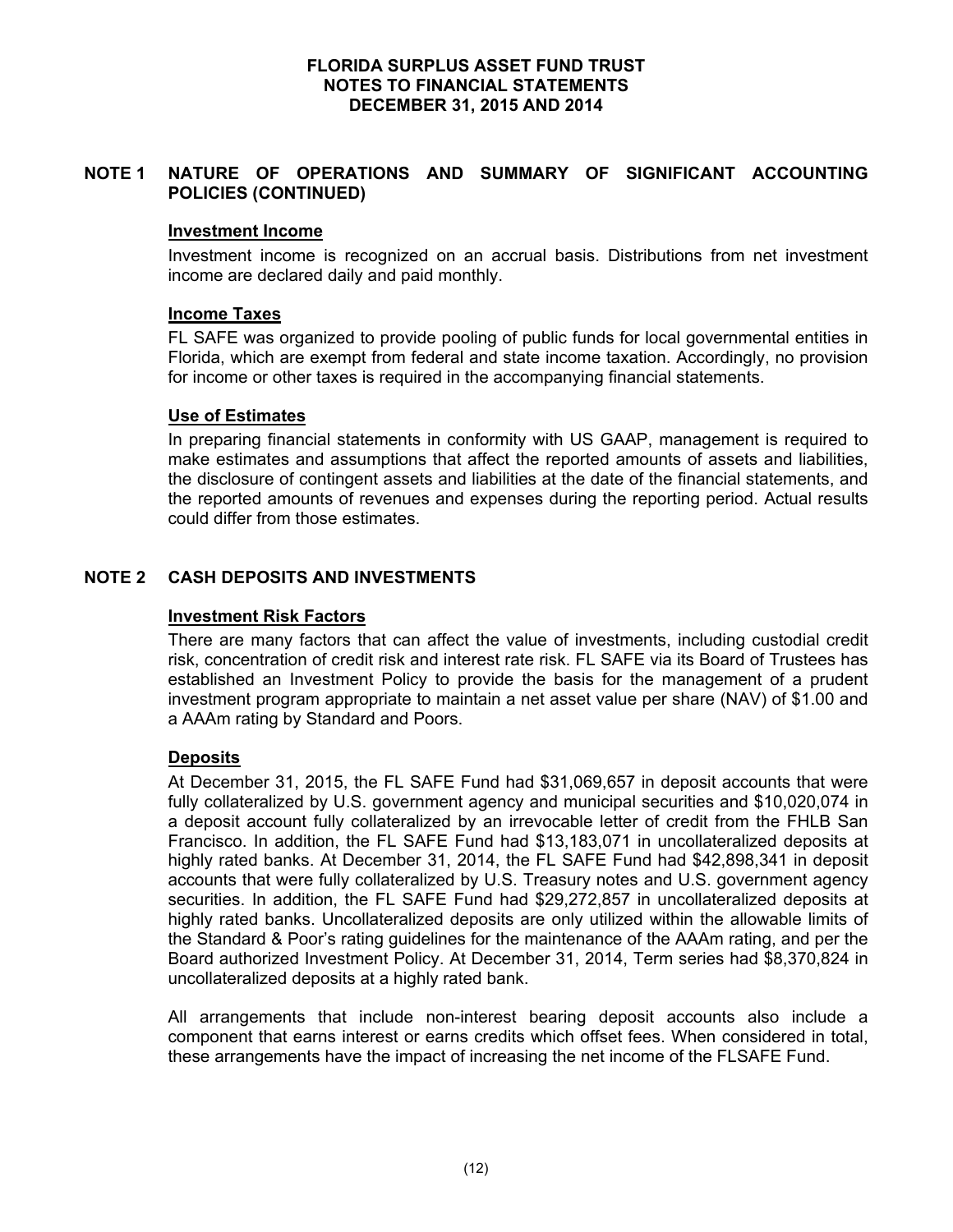# **NOTE 2 CASH DEPOSITS AND INVESTMENTS (CONTINUED)**

## **Custodial Credit Risk**

The custodial credit risk for deposits is the risk that in the event of the failure of a depository financial institution, the FL SAFE Fund will not be able to recover deposits or will not be able to recover collateral securities that are in the possession of an outside party. The custodial credit risk for investments is the risk that in the event of the failure of the counterparty to a transaction. Investment securities for the FL SAFE Fund are held at BMO Harris N.A. for safekeeping; as such, the Board believes there is minimal custodial credit risk for its investments. Investment Securities for Term Series are held at custodial banks held in the FL SAFE's name.

# **Concentration of Credit Risk**

Concentration of credit risk is the risk of loss attributed to the magnitude of an investment in a single issuer. The FL SAFE Fund investment policy calls for diversifying the investment portfolio according to the Standard & Poor's AAAm rating guidelines, so the impact of potential losses from any one type of security or from any one individual issuer will be contained.

The schedules of investments on the following page show the concentration of each investment held by FL SAFE.

## **Interest Rate Risk**

Interest rate risk is the risk that changes in interest rates will adversely affect the fair value of an investment. FL SAFE attempts to mitigate its interest rate risk by limiting the maturities of its investments.

The maturities of all investments held by FL SAFE are shown in the investment schedules below by specific identification.

## **Investments in Securities**

Pursuant to its Investment Policy, the FL SAFE Fund may invest in U.S. government treasury securities, U.S. government agency securities, commercial paper, repurchase agreements collateralized with securities valued in excess of the repurchase agreement amount, certificates of deposit and other evidences of deposit with approved financial institutions, obligations of state and local governments and public authorities rated in the two highest rating tiers by a nationally recognized rating agency, and money market mutual funds regulated by the Securities and Exchange Commission and whose portfolios consist only of dollar-denominated securities. With the exception of U.S. government agency securities, the maximum maturity allowed for any investment is 397 days.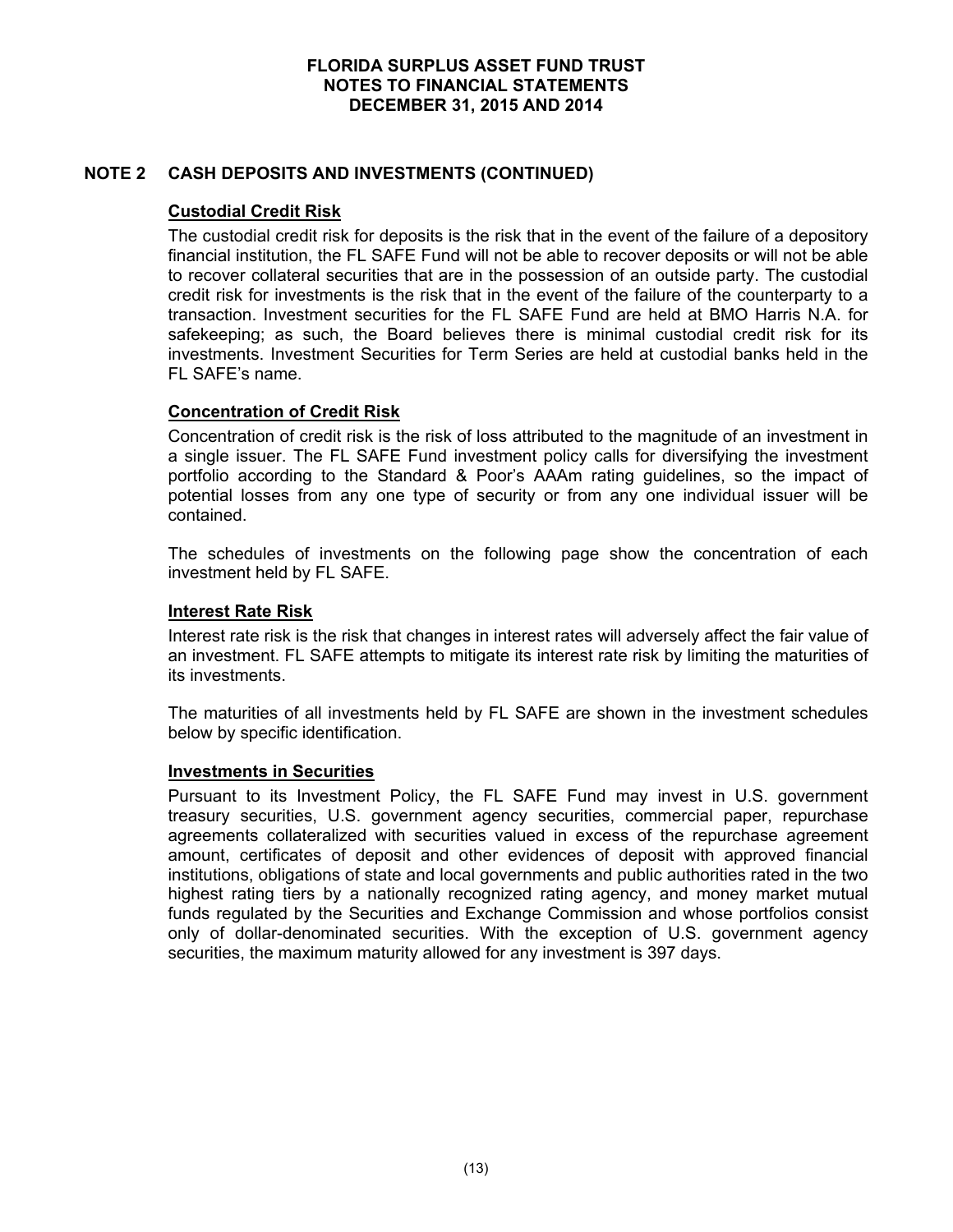# **NOTE 2 CASH DEPOSITS AND INVESTMENTS (CONTINUED)**

FL SAFE Fund investments at December 31, 2015 were as follows:

|                                |                                         |          | Percent      |       | Short- | Value-          |                 |
|--------------------------------|-----------------------------------------|----------|--------------|-------|--------|-----------------|-----------------|
| Face                           |                                         | Due      | of           |       | term   | Amortized       | <b>Market</b>   |
| Amount                         | <b>Security</b>                         | Date     | <b>Total</b> | Yield | Rating | Cost            | Value           |
| <b>US Government Agencies</b>  |                                         |          |              |       |        |                 |                 |
| 1,640,000                      | FFCB - Federal Farm Credit Bank         | 5/25/16  | 2.32%        | 0.34% | $A-1+$ | \$<br>1,640,798 | \$<br>1,640,225 |
| 3,485,000                      | FNMA - Federal National Mortgage Assoc  | 8/26/16  | 4.92%        | 0.21% | $A-1+$ | 3,486,262       | 3,483,742       |
| 1,500,000                      | FHLB - Federal Home Loan Bank           | 11/25/16 | 2.12%        | 0.55% | $A-1+$ | 1,500,000       | 1,497,977       |
| <b>Bankers Acceptances</b>     |                                         |          |              |       |        |                 |                 |
| 729.681                        | US Bank NA                              | 2/22/16  | 1.03%        | 0.30% | $A-1+$ | 729,365         | 729,425         |
| 227,923                        | US Bank NA                              | 2/29/16  | 0.32%        | 0.31% | $A-1+$ | 227,807         | 227,828         |
| <b>Certificates of Deposit</b> |                                         |          |              |       |        |                 |                 |
| 1,500,000                      | Bank of China (ICS)                     | 1/4/16   | 2.12%        | 0.30% | $A-1+$ | 1,500,000       | 1,500,000       |
| 248,700                        | <b>CFG Community Bank</b>               | 2/4/16   | 0.35%        | 0.50% | $A-1+$ | 248,700         | 248,700         |
| 248,600                        | Drake Bank                              | 2/4/16   | 0.35%        | 0.55% | $A-1+$ | 248,600         | 248,600         |
| 248,700                        | Enerbank USA                            | 2/4/16   | 0.35%        | 0.51% | $A-1+$ | 248,700         | 248,700         |
| 248,500                        | <b>Financial Federal Bank</b>           | 2/4/16   | 0.35%        | 0.60% | $A-1+$ | 248,500         | 248,500         |
| 248,700                        | Millbury National Bank                  | 2/4/16   | 0.35%        | 0.50% | $A-1+$ | 248,700         | 248,700         |
| 248,700                        | <b>Premier Bank</b>                     | 2/4/16   | 0.35%        | 0.51% | $A-1+$ | 248,700         | 248,700         |
| 248,500                        | Sonabank NA                             | 2/4/16   | 0.35%        | 0.60% | $A-1+$ | 248,500         | 248,500         |
| 248,600                        | T Bank, NA                              | 2/4/16   | 0.35%        | 0.55% | $A-1+$ | 248,600         | 248,600         |
| 249,500                        | Luana Savings Bank                      | 2/8/16   | 0.35%        | 0.40% | $A-1+$ | 249,500         | 249,500         |
| 249,300                        | Orrstown Bank                           | 2/8/16   | 0.35%        | 0.51% | $A-1+$ | 249,300         | 249,300         |
| 249,500                        | Western Alliance Bank/Torrey Pines Bank | 2/8/16   | 0.35%        | 0.40% | $A-1+$ | 249,500         | 249,500         |
| 249,100                        | Bank 7                                  | 2/12/16  | 0.35%        | 0.45% | $A-1+$ | 249,100         | 249,100         |
| 150,000                        | <b>BLC Community Bank</b>               | 2/12/16  | 0.21%        | 0.39% | $A-1+$ | 150,000         | 150,000         |
| 249,200                        | Home Federal Bank                       | 2/12/16  | 0.35%        | 0.41% | $A-1+$ | 249,200         | 249,200         |
| 249,000                        | Pacific Western Bank                    | 2/12/16  | 0.35%        | 0.40% | $A-1+$ | 249,000         | 249,000         |
| 248,800                        | Royal Business Bank                     | 2/12/16  | 0.35%        | 0.45% | $A-1+$ | 248,800         | 248,800         |
| 249,000                        | Bank of India                           | 2/17/16  | 0.35%        | 0.45% | $A-1+$ | 248,984         | 248,952         |
| 249,100                        | <b>Talmer Bank and Trust</b>            | 3/21/16  | 0.35%        | 0.45% | $A-1+$ | 249,100         | 249,100         |
| 249,000                        | Tomatobank, NA                          | 3/21/16  | 0.35%        | 0.41% | $A-1+$ | 249,000         | 249,000         |
| 2,000,000                      | DNB Bank ASA                            | 3/24/16  | 2.82%        | 0.54% | $A-1$  | 1,999,354       | 2,000,269       |
| 249,000                        | Bank of China                           | 5/5/16   | 0.35%        | 0.50% | $A-1+$ | 248,943         | 248,882         |
| 249,000                        | Sallie Mae Bank                         | 5/5/16   | 0.35%        | 0.50% | $A-1+$ | 248,915         | 248,882         |
| 1,000,000                      | Rabobank Nederland NV NY                | 5/6/16   | 1.41%        | 0.72% | $A-1$  | 1,000,652       | 1,000,429       |
| 248,600                        | <b>Access National Bank</b>             | 5/17/16  | 0.35%        | 0.55% | $A-1+$ | 248,600         | 248,600         |
| 248,900                        | <b>Bank of Virginia</b>                 | 5/17/16  | 0.35%        | 0.41% | $A-1+$ | 248,900         | 248,900         |
| 248,800                        | East Boston Savings Bank Boston, MA     | 5/17/16  | 0.35%        | 0.45% | $A-1+$ | 248,800         | 248,800         |
| 248,500                        | Fieldpoint Private Bank & Trust         | 5/17/16  | 0.35%        | 0.60% | $A-1+$ | 248,500         | 248,500         |
| 248,900                        | First National Bank - AR                | 5/17/16  | 0.35%        | 0.43% | $A-1+$ | 248,900         | 248,900         |
| 221,351                        | Industrial & Commercial Bank of China   | 5/17/16  | 0.31%        | 0.70% | $A-1+$ | 221,351         | 221,351         |
| 248,600                        | Metropolitan Commercial Bank            | 5/17/16  | 0.35%        | 0.54% | $A-1+$ | 248,600         | 248,600         |
| 248,900                        | Middlefield Banking Company             | 5/17/16  | 0.35%        | 0.44% | $A-1+$ | 248,900         | 248,900         |
| 248,700                        | <b>ONB Bank and Trust Company</b>       | 5/17/16  | 0.35%        | 0.50% | $A-1+$ | 248,700         | 248,700         |
| 248,700                        | State Bank of India (CA)                | 5/17/16  | 0.35%        | 0.51% | $A-1+$ | 248,700         | 248,700         |
| 248,800                        | Summit Bank - OR                        | 5/17/16  | 0.35%        | 0.44% | $A-1+$ | 248,800         | 248,800         |
| 1,500,000                      | Bank of Nova Scotia Houston, TX         | 6/10/16  | 2.12%        | 0.51% | $A-1$  | 1,500,056       | 1,498,928       |
|                                |                                         |          |              |       |        |                 |                 |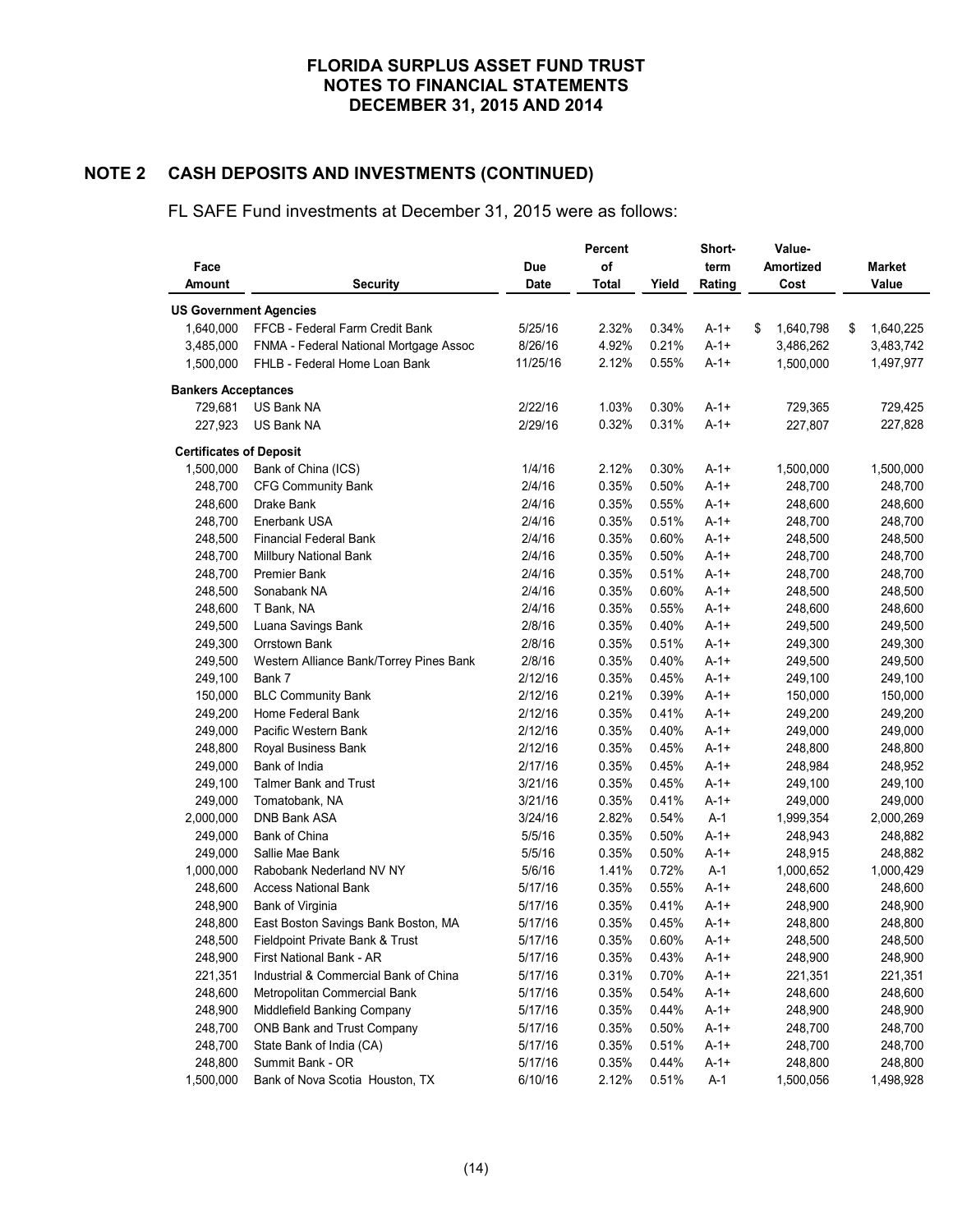# **NOTE 2 CASH DEPOSITS AND INVESTMENTS (CONTINUED)**

|                          |                                            |          | <b>Percent</b> |       | Short- | Value-       |               |
|--------------------------|--------------------------------------------|----------|----------------|-------|--------|--------------|---------------|
| Face                     |                                            |          | $\mathsf{of}$  |       | term   | Amortized    | <b>Market</b> |
| Amount                   | <b>Security</b>                            | Due Date | <b>Total</b>   | Yield | Rating | Cost         | Value         |
|                          | <b>Certificates of Deposit (Continued)</b> |          |                |       |        |              |               |
| 247,600                  | Modern Bank, National                      | 6/22/16  | 0.35%          | 0.60% | $A-1+$ | 247,600      | 247,600       |
| 248,000                  | <b>BMW Bank of North America</b>           | 6/24/16  | 0.35%          | 0.45% | $A-1+$ | 247,881      | 247,882       |
| 248,000                  | Bank of Baroda                             | 6/29/16  | 0.35%          | 0.45% | $A-1+$ | 247,818      | 247,883       |
| 248,000                  | Berkshire Bank                             | 6/30/16  | 0.35%          | 0.50% | $A-1+$ | 247,878      | 247,880       |
| 249,000                  | <b>Enterprise Bank</b>                     | 6/30/16  | 0.35%          | 0.50% | $A-1+$ | 248,938      | 248,882       |
| 248,000                  | Everbank                                   | 6/30/16  | 0.35%          | 0.55% | $A-1+$ | 247,939      | 247,880       |
| 248,000                  | S&T Bank                                   | 6/30/16  | 0.35%          | 0.55% | $A-1+$ | 247,939      | 247,880       |
| 247,800                  | Onewest Bank                               | 7/27/16  | 0.35%          | 0.86% | $A-1+$ | 247,800      | 247,800       |
| 248,480                  | Private Bank - MI                          | 7/27/16  | 0.35%          | 0.60% | $A-1+$ | 248,480      | 248,480       |
| 248,400                  | Stearns Bank NA                            | 7/27/16  | 0.35%          | 0.64% | $A-1+$ | 248,400      | 248,400       |
| 247,400                  | United Community Bank                      | 7/27/16  | 0.35%          | 0.64% | $A-1+$ | 247,400      | 247,400       |
| 248,400                  | United Texas Bank                          | 7/27/16  | 0.35%          | 0.64% | $A-1+$ | 248,400      | 248,400       |
| 248,000                  | <b>TCF National Bank</b>                   | 8/5/16   | 0.35%          | 0.55% | $A-1+$ | 247,927      | 247,772       |
| 248,000                  | Santander Bank NA                          | 8/12/16  | 0.35%          | 0.65% | $A-1+$ | 247,924      | 247,762       |
| 2,000,000                | Royal Bank of Canada NY                    | 8/31/16  | 2.82%          | 0.68% | $A-1+$ | 1,998,922    | 1,999,740     |
| 1,331,000                | Nordea Bank Finland NY                     | 11/14/16 | 1.88%          | 0.50% | $A-1+$ | 1,331,207    | 1,330,420     |
| 2,000,000                | Wells Fargo Bank NA                        | 11/16/16 | 2.82%          | 0.61% | $A-1+$ | 2,000,175    | 1,999,092     |
| <b>Commercial Paper</b>  |                                            |          |                |       |        |              |               |
| 1,500,000                | ING (US) Funding LLC                       | 2/1/16   | 2.12%          | 0.44% | $A-1$  | 1,499,431    | 1,499,393     |
| 1,000,000                | ING (US) Funding LLC                       | 3/3/16   | 1.41%          | 0.40% | $A-1$  | 999,311      | 999,078       |
| 2,000,000                | ING (US) Funding LLC                       | 4/15/16  | 2.82%          | 0.64% | $A-1$  | 1,996,267    | 1,996,308     |
| 2,000,000                | Toyota Motor Credit Corp.                  | 6/2/16   | 2.82%          | 0.54% | $A-1+$ | 1,995,410    | 1,994,772     |
| <b>Corporate Notes</b>   |                                            |          |                |       |        |              |               |
| 1,000,000                | General Elec Capital Corp                  | 1/8/16   | 1.41%          | 0.67% | $A-1+$ | 1,000,108    | 1,000,016     |
| 3,015,000                | Toyota Motor Credit Corp.                  | 1/11/16  | 4.26%          | 0.38% | $A-1+$ | 3,016,984    | 3,015,868     |
| 2,837,000                | Bank of New York Mellon                    | 1/15/16  | 4.01%          | 0.42% | $A-1$  | 2,839,244    | 2,838,464     |
| 1,500,000                | PNC Bank, N.A.                             | 1/28/16  | 2.12%          | 0.49% | $A-1$  | 1,500,301    | 1,499,974     |
| 3,000,000                | PNC Bank, N.A.                             | 1/28/16  | 4.23%          | 0.51% | $A-1$  | 3,000,528    | 2,999,949     |
| 1,500,000                | Home Depot Inc.                            | 3/1/16   | 2.13%          | 0.50% | $A-1$  | 1,512,017    | 1,510,548     |
| 3,000,000                | Credit Suisse USA Inc                      | 3/2/16   | 4.27%          | 0.74% | $A-1$  | 3,023,100    | 3,020,472     |
| 1,000,000                | Bank of New York Mellon                    | 3/4/16   | 1.41%          | 0.42% | $A-1$  | 1,000,383    | 999,823       |
| 1,277,000                | Wells Fargo Bank NA                        | 3/15/16  | 1.80%          | 0.69% | $A-1+$ | 1,276,972    | 1,276,677     |
| 2,370,000                | Rabobank Nederland NV NY                   | 3/18/16  | 3.35%          | 0.32% | $A-1$  | 2,372,226    | 2,369,668     |
| 1,940,000                | US Bank NA                                 | 4/22/16  | 2.74%          | 0.45% | $A-1+$ | 1,940,056    | 1,940,109     |
| 1,000,000                | Wells Fargo & Company                      | 6/15/16  | 1.43%          | 0.71% | $A-1$  | 1,013,353    | 1,012,499     |
| 2,000,000                | Bank of Nova Scotia                        | 7/15/16  | 2.83%          | 0.52% | $A-1$  | 2,004,276    | 2,002,092     |
| 2,000,000                | Bank of Nova Scotia                        | 7/15/16  | 2.83%          | 0.83% | $A-1$  | 2,002,346    | 2,002,092     |
| 1,000,000                | Royal Bank of Canada                       | 9/9/16   | 1.42%          | 0.66% | $A-1+$ | 1,005,408    | 1,002,099     |
| 2,000,000                | <b>Toronto Dominion Bank NY</b>            | 9/9/16   | 2.83%          | 0.52% | $A-1+$ | 2,004,313    | 2,001,842     |
| <b>Municipal Bonds</b>   |                                            |          |                |       |        |              |               |
| 375,000                  | New York State Dormitory Authority         | 2/15/16  | 0.53%          | 0.45% | $A-1+$ | 375,253      | 375,341       |
| 2,000,000                | Niagara Falls NY City School District      | 6/23/16  | 2.83%          | 0.65% | $A-1$  | 2,004,482    | 2,004,040     |
| 750,000                  | County of Orange CA                        | 6/30/16  | 1.06%          | 0.48% | $A-1+$ | 751,184      | 750,330       |
| 500,000                  | Indiana Bond Bank                          | 7/15/16  | 0.71%          | 0.78% | $A-1+$ | 500,000      | 500,260       |
| <b>Total Investments</b> |                                            |          |                |       |        | \$70,856,968 | \$70,828,657  |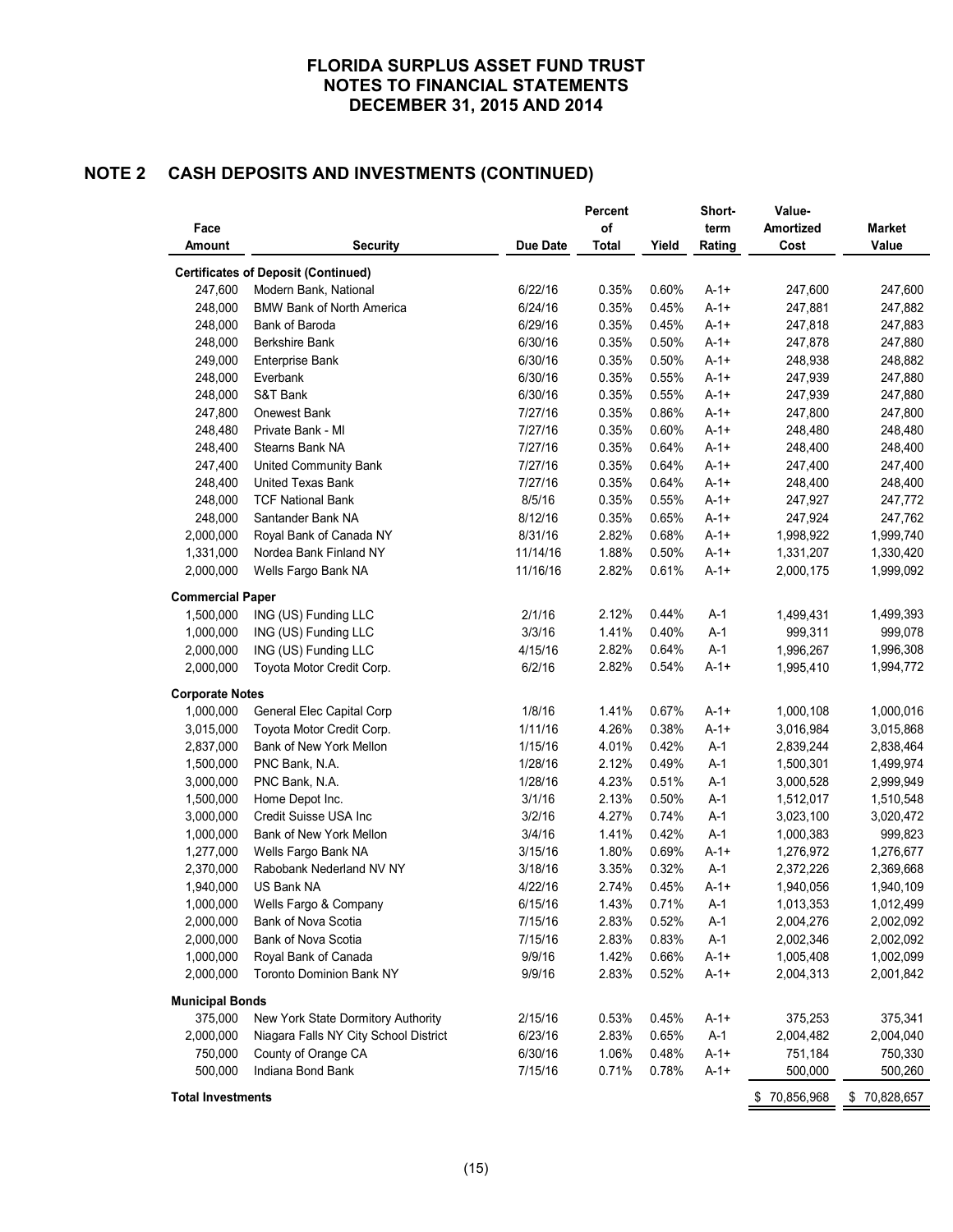# **NOTE 2 CASH DEPOSITS AND INVESTMENTS (CONTINUED)**

Term Series Investments at December 31, 2015 were as follows:

| Face                            |                                         | Carrying<br>Short-<br>Value-<br><b>Percent</b><br>οf<br><b>Amortized</b><br>term |        | <b>Market</b> |        |                 |                 |
|---------------------------------|-----------------------------------------|----------------------------------------------------------------------------------|--------|---------------|--------|-----------------|-----------------|
| Amount                          | <b>Security</b>                         | Due Date                                                                         | Total  | Yield         | Rating | Cost            | Value           |
| <b>Term Series 20160121AA07</b> |                                         |                                                                                  |        |               |        |                 |                 |
| <b>Certificate of Deposit</b>   |                                         |                                                                                  |        |               |        |                 |                 |
| 1,796,940                       | BankUnited, NA                          | 01/21/16                                                                         | 1.11%  | 0.50%         | $A-1+$ | \$<br>1,796,940 | \$<br>1,796,940 |
| <b>Term Series 20160321AA07</b> |                                         |                                                                                  |        |               |        |                 |                 |
| <b>Certificate of Deposit</b>   |                                         |                                                                                  |        |               |        |                 |                 |
| 38,160,345                      | Pentagon Federal Credit Union           | 03/21/16                                                                         | 23.52% | 0.55%         | $A-1+$ | 38,160,345      | 38,160,345      |
| <b>Term Series 20160328AA07</b> |                                         |                                                                                  |        |               |        |                 |                 |
| <b>Certificate of Deposit</b>   |                                         |                                                                                  |        |               |        |                 |                 |
| 12,538,847                      | Pentagon Federal Credit Union           | 03/28/16                                                                         | 7.73%  | 0.48%         | A-1+   | 12,538,847      | 12,538,847      |
| <b>Term Series 20160523AA07</b> |                                         |                                                                                  |        |               |        |                 |                 |
| <b>Certificate of Deposit</b>   |                                         |                                                                                  |        |               |        |                 |                 |
| 7,994,031                       | Pentagon Federal Credit Union           | 05/23/16                                                                         | 4.93%  | 0.45%         | $A-1+$ | 7,994,031       | 7,994,031       |
| <b>Term Series 20160608AA07</b> |                                         |                                                                                  |        |               |        |                 |                 |
| <b>Certificate of Deposit</b>   |                                         |                                                                                  |        |               |        |                 |                 |
| 1,247,269                       | BankUnited, NA                          | 06/08/16                                                                         | 0.77%  | 0.55%         | $A-1+$ | 1,247,269       | 1,247,269       |
| <b>Term Series 20160624AA07</b> |                                         |                                                                                  |        |               |        |                 |                 |
| <b>Certificate of Deposit</b>   |                                         |                                                                                  |        |               |        |                 |                 |
| 35,378,038                      | Pentagon Federal Credit Union           | 06/27/16                                                                         | 21.81% | 0.70%         | $A-1+$ | 35,378,038      | 35,378,038      |
| <b>Term Series 20160919AA07</b> |                                         |                                                                                  |        |               |        |                 |                 |
| <b>Certificate of Deposit</b>   |                                         |                                                                                  |        |               |        |                 |                 |
| 27,561,170                      | Pentagon Federal Credit Union           | 09/19/16                                                                         | 16.99% | 0.75%         | $A-1+$ | 27,561,170      | 27,561,170      |
| <b>Term Series 20160928AA07</b> |                                         |                                                                                  |        |               |        |                 |                 |
| <b>Certificate of Deposit</b>   |                                         |                                                                                  |        |               |        |                 |                 |
| 19,351,619                      | Pentagon Federal Credit Union           | 09/28/16                                                                         | 11.93% | 0.85%         | A-1+   | 19,351,619      | 19,351,619      |
| <b>Term Series 20161122AA07</b> |                                         |                                                                                  |        |               |        |                 |                 |
| <b>Certificate of Deposit</b>   |                                         |                                                                                  |        |               |        |                 |                 |
| 1,995,019                       | Pentagon Federal Credit Union           | 11/22/16                                                                         | 1.23%  | 0.85%         | A-1+   | 1,995,019       | 1,995,019       |
| <b>Term Series 20161215AA07</b> |                                         |                                                                                  |        |               |        |                 |                 |
| <b>Certificate of Deposit</b>   |                                         |                                                                                  |        |               |        |                 |                 |
| 1,495,565                       | BankUnited, NA                          | 12/15/16                                                                         | 0.92%  | 0.65%         | $A-1+$ | 1,495,565       | 1,495,565       |
| <b>Term Series 20161221AA07</b> |                                         |                                                                                  |        |               |        |                 |                 |
| <b>Certificate of Deposit</b>   |                                         |                                                                                  |        |               |        |                 |                 |
| 3,192,027                       | Pentagon Federal Credit Union           | 12/21/16                                                                         | 1.97%  | 0.90%         | A-1+   | 3,192,027       | 3,192,027       |
| <b>Term Series 20170928AA07</b> |                                         |                                                                                  |        |               |        |                 |                 |
| <b>Certificate of Deposit</b>   |                                         |                                                                                  |        |               |        |                 |                 |
|                                 | 4,575,697 Pentagon Federal Credit Union | 09/28/17                                                                         | 2.82%  | 1.06%         | $A-1+$ | 4,575,697       | 4,575,697       |
| <b>Term Series 20180928AA07</b> |                                         |                                                                                  |        |               |        |                 |                 |
| <b>Certificate of Deposit</b>   |                                         |                                                                                  |        |               |        |                 |                 |
|                                 | 1,983,479 Pentagon Federal Credit Union | 09/28/18                                                                         | 1.22%  | 1.36%         | $A-1+$ | 1,983,479       | 1,983,479       |
| <b>Term Series 20181123AA07</b> |                                         |                                                                                  |        |               |        |                 |                 |
| <b>Certificate of Deposit</b>   |                                         |                                                                                  |        |               |        |                 |                 |
|                                 | 4,958,657 Pentagon Federal Credit Union | 11/23/18                                                                         | 3.06%  | 1.36%         | $A-1+$ | 4,958,657       | 4,958,657       |
| <b>Total Investments</b>        |                                         |                                                                                  |        |               |        | \$162,228,703   | \$162,228,703   |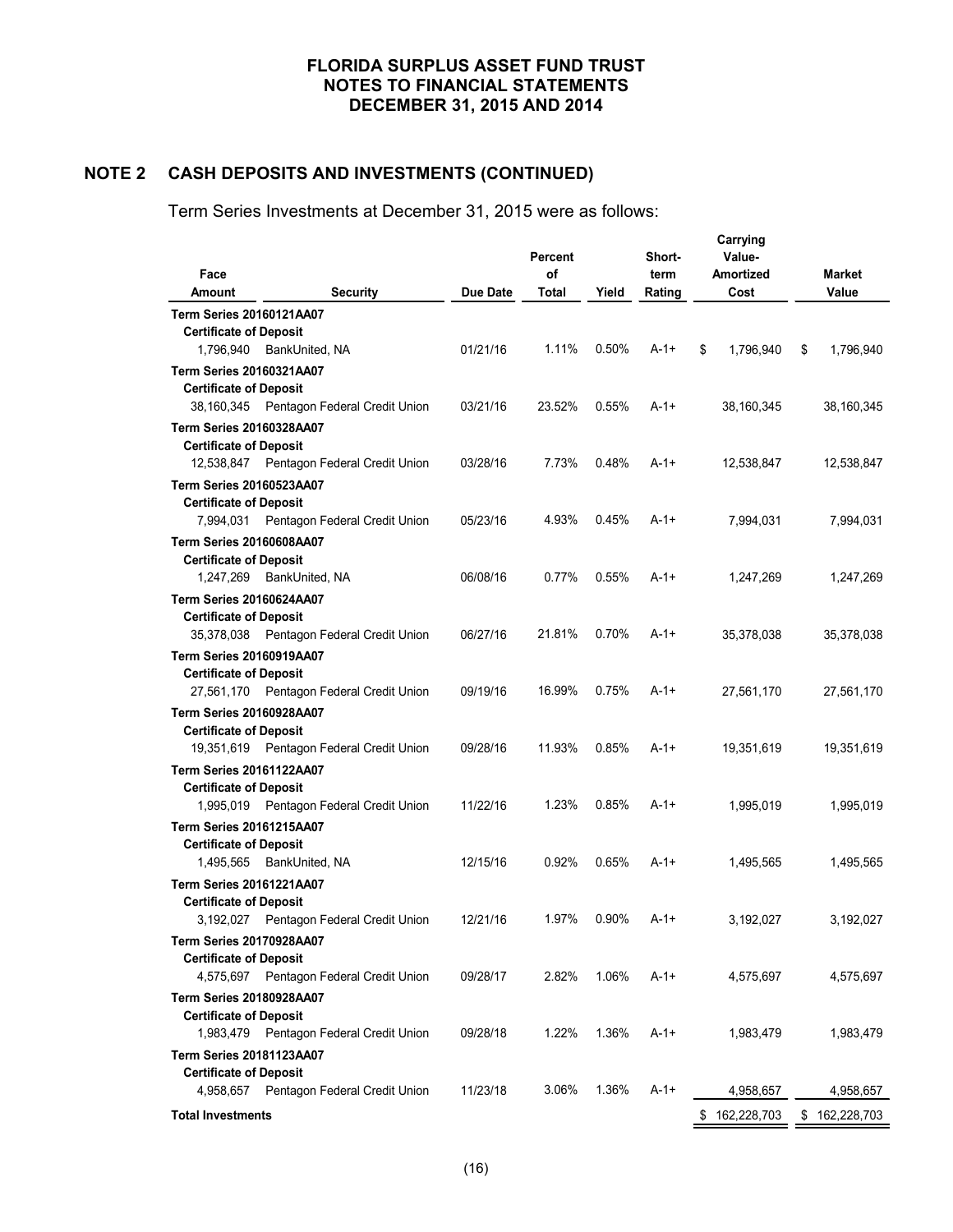# **NOTE 2 CASH DEPOSITS AND INVESTMENTS (CONTINUED)**

FL SAFE Fund investments at December 31, 2014 were as follows:

| Face                           |                                         |          | Percent<br>of |       | Short-<br>term | ∽anymy<br>Value-<br>Amortized | <b>Market</b>   |
|--------------------------------|-----------------------------------------|----------|---------------|-------|----------------|-------------------------------|-----------------|
| <b>Amount</b>                  | <b>Security</b>                         | Due Date | Total         | Yield | Rating         | Cost                          | Value           |
| <b>US Government Agencies</b>  |                                         |          |               |       |                |                               |                 |
| 7,000,000                      | <b>FFCB</b>                             | 01/26/15 | 12.93%        | 0.26% | $A-1+$         | 7,000,534<br>\$               | \$<br>7,000,476 |
| 3,000,000                      | <b>FFCB</b>                             | 04/27/15 | 5.54%         | 0.17% | $A-1+$         | 3,000,580                     | 3,000,999       |
| <b>Bankers Acceptances</b>     |                                         |          |               |       |                |                               |                 |
| 300,638                        | <b>US Bank</b>                          | 02/09/15 | 0.55%         | 0.28% | $A-1+$         | 300,547                       | 300,576         |
| <b>Certificates of Deposit</b> |                                         |          |               |       |                |                               |                 |
| 249,600                        | <b>Associated Bank</b>                  | 01/26/15 | 0.46%         | 0.26% | $A-1+$         | 249,600                       | 249,600         |
| 249,509                        | Farmers State Bank - Waterloo, IA       | 01/26/15 | 0.46%         | 0.35% | $A-1+$         | 249,509                       | 249,509         |
| 5,000,000                      | Bank of Nova Scotia Houston, TX         | 04/06/15 | 9.23%         | 0.24% | $A-1$          | 5,000,000                     | 5,000,797       |
| 249,400                        | Bank of the West                        | 04/24/15 | 0.46%         | 0.30% | $A-1+$         | 249,400                       | 249,400         |
| 249,000                        | <b>Berkshire Bank</b>                   | 04/30/15 | 0.46%         | 0.32% | $A-1+$         | 248,946                       | 248,844         |
| 249,000                        | Bank of Baroda                          | 05/01/15 | 0.46%         | 0.50% | $A-1+$         | 248,956                       | 248,999         |
| 249,000                        | Bank of India                           | 05/20/15 | 0.46%         | 0.45% | $A-1+$         | 248,810                       | 248,806         |
| 247,600                        | Far East National Bank                  | 05/20/15 | 0.46%         | 0.60% | $A-1+$         | 247,600                       | 247,600         |
| 248,400                        | <b>IDB Bank NY</b>                      | 05/20/15 | 0.46%         | 0.44% | $A-1+$         | 248,400                       | 248,400         |
| 4,000,000                      | Sumitomo Mitsui Bank NY                 | 06/30/15 | 7.39%         | 0.30% | $A-1$          | 4,000,000                     | 3,999,398       |
| 249,200                        | Landmark Community Bank                 | 07/06/15 | 0.46%         | 0.40% | $A-1+$         | 249,200                       | 249,200         |
| 249,200                        | Mainstreet Bank                         | 07/06/15 | 0.46%         | 0.40% | $A-1+$         | 249,200                       | 249,200         |
| 249,000                        | Santander Bank NA                       | 07/22/15 | 0.46%         | 0.57% | $A-1+$         | 248,908                       | 248,999         |
| 83,950                         | Banco Popular North America             | 07/28/15 | 0.16%         | 0.42% | $A-1+$         | 83,950                        | 83,950          |
| 82,000                         | Banco Popular North America             | 07/28/15 | 0.15%         | 0.42% | $A-1+$         | 82,000                        | 82,000          |
| 83,000                         | Banco Popular North America             | 07/28/15 | 0.15%         | 0.42% | $A-1+$         | 83,000                        | 83,000          |
| 248,849                        | Bank of China                           | 07/28/15 | 0.46%         | 0.46% | $A-1+$         | 248,849                       | 248,849         |
| 248,949                        | Bank of the Ozarks                      | 07/28/15 | 0.46%         | 0.41% | $A-1+$         | 248,949                       | 248,949         |
| 248,800                        | <b>Bremer Bank NA</b>                   | 07/28/15 | 0.46%         | 0.45% | $A-1+$         | 248,800                       | 248,800         |
| 248,867                        | Farmers & Merchants Union               | 07/28/15 | 0.46%         | 0.44% | $A-1+$         | 248,867                       | 248,867         |
| 248,200                        | Onewest Bank                            | 07/28/15 | 0.46%         | 0.72% | $A-1+$         | 248,200                       | 248,200         |
| 249,049                        | <b>Orrstown Bank</b>                    | 07/28/15 | 0.46%         | 0.35% | $A-1+$         | 249,049                       | 249,049         |
| 248,849                        | Pacific Enterprise Bank-Irvine, CA      | 07/28/15 | 0.46%         | 0.45% | $A-1+$         | 248,849                       | 248,849         |
| 248,900                        | Private Bank - MI                       | 07/28/15 | 0.46%         | 0.41% | $A-1+$         | 248,900                       | 248,900         |
| 248,719                        | Stearns Bank NA                         | 07/28/15 | 0.46%         | 0.49% | $A-1+$         | 248,719                       | 248,719         |
| 249,100                        | The First, NA                           | 07/28/15 | 0.46%         | 0.35% | $A-1+$         | 249,100                       | 249,100         |
| 248,967                        | United Texas Bank                       | 07/28/15 | 0.46%         | 0.40% | $A-1+$         | 248,967                       | 248,967         |
| 248,800                        | Western Alliance Bank/Torrey Pines Bank | 07/28/15 | 0.46%         | 0.45% | $A-1+$         | 248,800                       | 248,800         |
| 249,000                        | <b>DMB Community Bank</b>               | 08/04/15 | 0.46%         | 0.35% | $A-1+$         | 248,926                       | 248,709         |
| 248,000                        | First Niagara Bank NY                   |          |               |       | $A-1+$         |                               |                 |
|                                |                                         | 09/11/15 | 0.46%         | 0.50% |                | 247,914                       | 247,864         |
| 248,000                        | Safra National Bank                     | 09/15/15 | 0.46%         | 0.55% | $A-1+$         | 247,913                       | 247,939         |
| 248,000                        | BANKUNITED, NA                          | 09/17/15 | 0.46%         | 0.50% | $A-1+$         | 247,912                       | 247,850         |
| 248,000                        | Discover Bank (N)                       | 09/17/15 | 0.46%         | 0.60% | $A-1+$         | 247,824                       | 247,936         |
| 248,700                        | <b>Affiliated Bank</b>                  | 10/07/15 | 0.46%         | 0.49% | $A-1+$         | 248,700                       | 248,700         |
| 249,000                        | <b>Texas Capital Bank</b>               | 10/07/15 | 0.46%         | 0.40% | $A-1+$         | 249,000                       | 249,000         |
| 249,000                        | <b>Comenity Capital Bank</b>            | 10/14/15 | 0.46%         | 0.51% | $A-1+$         | 248,902                       | 248,880         |
| 249,000                        | Goldman Sachs Bank USA                  | 10/15/15 | 0.46%         | 0.55% | $A-1+$         | 248,706                       | 248,685         |

**Carrying**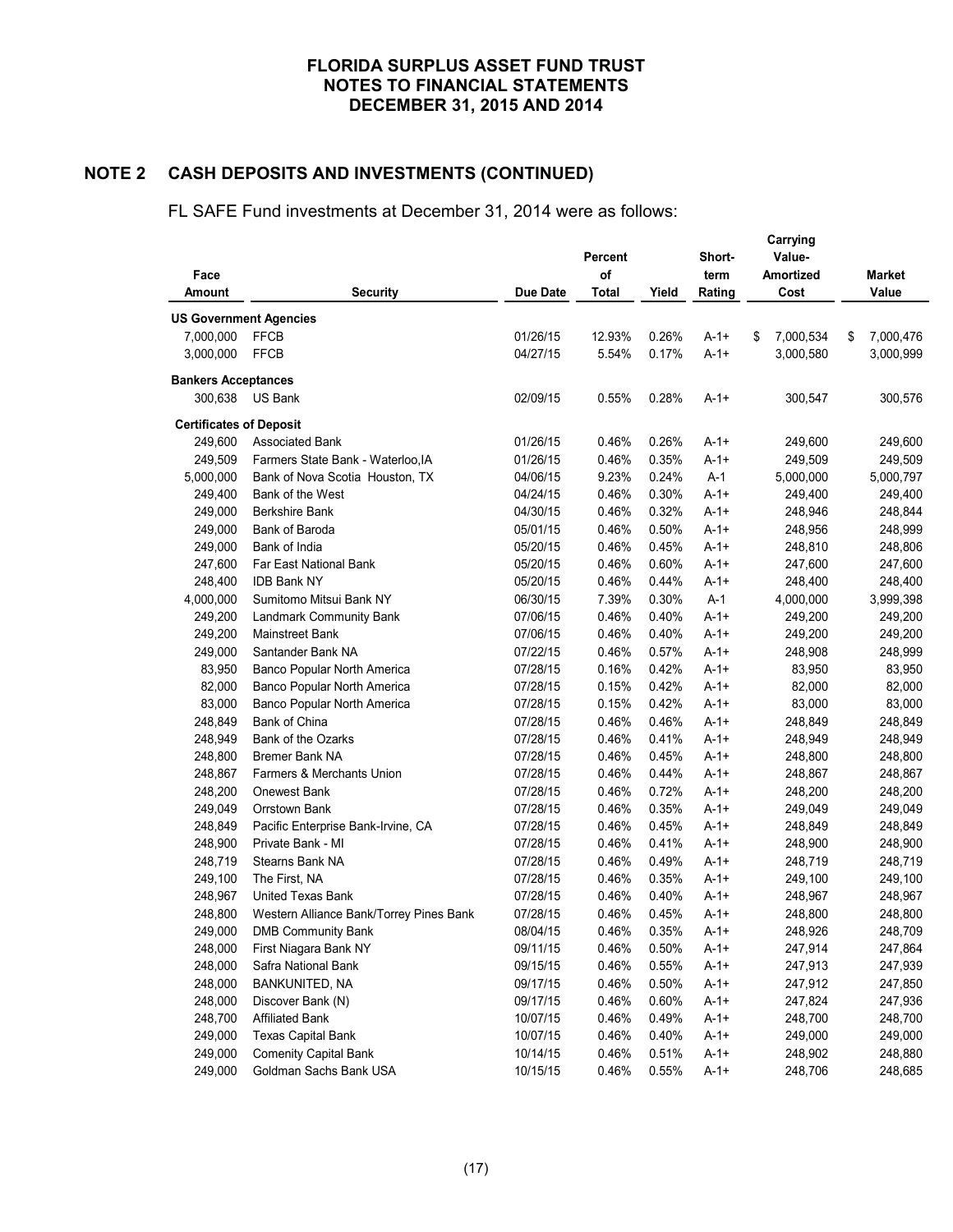# **NOTE 2 CASH DEPOSITS AND INVESTMENTS (CONTINUED)**

|                          |                                    |          |              |       |           | Carrying         |                  |
|--------------------------|------------------------------------|----------|--------------|-------|-----------|------------------|------------------|
|                          |                                    |          | Percent      |       |           | Value-           |                  |
| Face                     |                                    |          | οf           |       |           | <b>Amortized</b> | <b>Market</b>    |
| Amount                   | <b>Security</b>                    | Due Date | <b>Total</b> | Yield | Rating    | Cost             | Value            |
| <b>Commercial Paper</b>  |                                    |          |              |       |           |                  |                  |
| 5.000.000                | <b>BNP Paribas Finance Inc.</b>    | 02/06/15 | 9.23%        | 0.40% | $A-1$     | 4.998.001        | 4,999,156        |
| 2.000.000                | <b>MUFG Union Bank NA</b>          | 03/10/15 | 3.69%        | 0.22% | $A-1$     | 1.999.169        | 1,999,325        |
| 5,000,000                | US Bank NA                         | 05/15/15 | 9.23%        | 0.16% | $A - 1 +$ | 4.997.022        | 4,995,594        |
| 5,000,000                | Toyota Motor Credit Corp.          | 06/09/15 | 9.22%        | 0.24% | $A - 1 +$ | 4.994.700        | 4,995,489        |
| 3.000.000                | JP Morgan Securities LLC           | 06/29/15 | 5.53%        | 0.33% | $A-1$     | 2,995,077        | 2,996,550        |
| <b>Corporate Notes</b>   |                                    |          |              |       |           |                  |                  |
| 3.650.000                | Caterpillar Fin Serv Corp          | 02/19/15 | 6.74%        | 0.30% | $A-1$     | 3.650.688        | 3,650,423        |
| 3.000.000                | Canadian Imperial Bank of Commerce | 10/01/15 | 5.56%        | 0.46% | $A-1$     | 3.009.878        | 3,008,826        |
| <b>Total Investments</b> |                                    |          |              |       |           | \$54.155.521     | 54.156.728<br>S. |

Term Series Investments at December 31, 2014 were as follows:

|                                            |                                 |                 | <b>Percent</b> |       |                   | Carrying<br>Value- |                 |
|--------------------------------------------|---------------------------------|-----------------|----------------|-------|-------------------|--------------------|-----------------|
| Face                                       |                                 |                 | of             |       | <b>Short-Term</b> | <b>Amortized</b>   | <b>Market</b>   |
| Amount                                     | <b>Security</b>                 | <b>Due Date</b> | <b>Total</b>   | Yield | Rating            | Cost               | Value           |
|                                            | <b>Term Series 20150204AA07</b> |                 |                |       |                   |                    |                 |
| <b>Certificate of Deposit</b>              |                                 |                 |                |       |                   |                    |                 |
| 2,247,975                                  | BankUnited, NA                  | 02/04/15        | 5.87%          | 0.40% | $A - 1 +$         | \$<br>2,247,975    | \$<br>2,247,975 |
|                                            | <b>Term Series 20150218AA07</b> |                 |                |       |                   |                    |                 |
| <b>Certificate of Deposit</b><br>8,370,838 | BankUnited, NA                  | 02/18/15        | 21.86%         | 0.70% | $A-1+$            | 8,370,838          | 8,370,838       |
|                                            |                                 |                 |                |       |                   |                    |                 |
|                                            | <b>Term Series 20150422AA07</b> |                 |                |       |                   |                    |                 |
| <b>Certificate of Deposit</b><br>3.996.000 | BankUnited, NA                  | 04/22/15        | 10.44%         | 0.41% | $A-1+$            | 3,996,000          | 3,996,000       |
|                                            |                                 |                 |                |       |                   |                    |                 |
| <b>Certificate of Deposit</b>              | <b>Term Series 20150616AA07</b> |                 |                |       |                   |                    |                 |
| 8,695,662                                  | BankUnited, NA                  | 06/16/15        | 22.71%         | 0.35% | $A - 1 +$         | 8,695,662          | 8,695,662       |
|                                            | <b>Term Series 20150630AA07</b> |                 |                |       |                   |                    |                 |
| <b>Certificate of Deposit</b>              |                                 |                 |                |       |                   |                    |                 |
| 249,775                                    | BankUnited, NA                  | 06/30/15        | 0.65%          | 0.40% | $A - 1 +$         | 249,775            | 249,775         |
|                                            | <b>Term Series 20150820AA07</b> |                 |                |       |                   |                    |                 |
| <b>Certificate of Deposit</b>              |                                 |                 |                |       |                   |                    |                 |
| 6,291,180                                  | BankUnited, NA                  | 08/20/15        | 16.43%         | 0.45% | $A-1+$            | 6,291,180          | 6,291,180       |
|                                            | <b>Term Series 20151216AA07</b> |                 |                |       |                   |                    |                 |
| <b>Certificate of Deposit</b>              |                                 |                 |                |       |                   |                    |                 |
| 5,690,310                                  | BankUnited, NA                  | 12/16/15        | 14.86%         | 0.50% | $A-1+$            | 5,690,310          | 5,690,310       |
|                                            | <b>Term Series 20160608AA07</b> |                 |                |       |                   |                    |                 |
| <b>Certificate of Deposit</b>              |                                 |                 |                |       |                   |                    |                 |
| 1,247,269                                  | BankUnited, NA                  | 06/08/16        | 3.26%          | 0.55% | $A-1+$            | 1,247,269          | 1,247,269       |
|                                            | <b>Term Series 20161215AA07</b> |                 |                |       |                   |                    |                 |
| <b>Certificate of Deposit</b>              |                                 |                 |                |       |                   |                    |                 |
| 1,495,565                                  | BankUnited, NA                  | 12/15/16        | 3.91%          | 0.65% | $A-1+$            | 1,495,565          | 1,495,565       |
| <b>Total Investments</b>                   |                                 |                 |                |       |                   | \$ 38,284,574      | \$ 38,284,574   |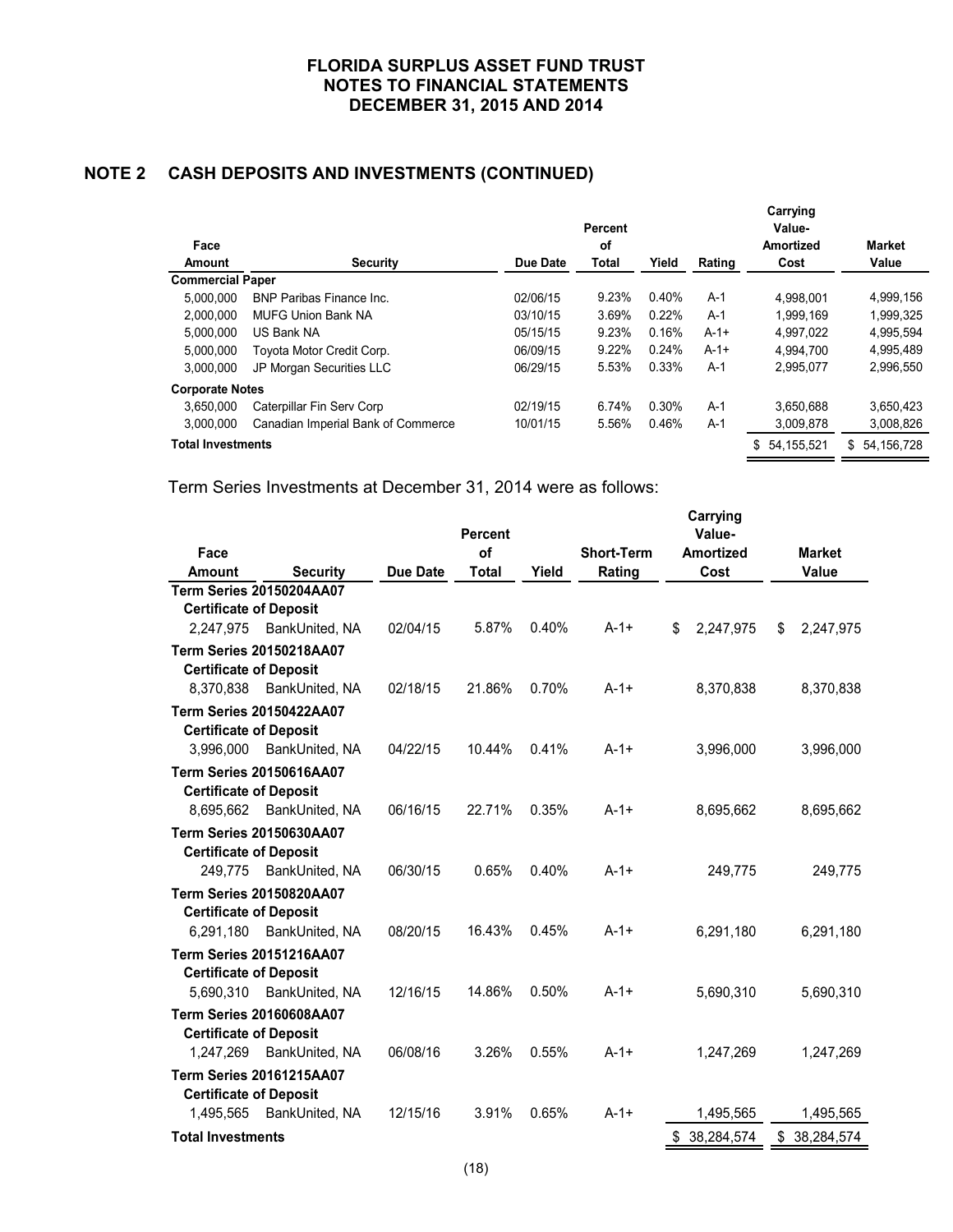### **NOTE 3 INVESTMENT ADVISORY AND ADMINISTRATIVE FEES**

Florida Management and Administration Services LLC. (FMAS) provides administration services to FL SAFE. Fees for such services are accrued daily and paid monthly in the amount of a base administrative fee of \$7,500 per month. Additional fees may be paid if the daily average net position of the FL SAFE Fund is above \$200 million. These amounts will be calculated at a rate of 0.05% of the average daily net position over \$200 million up to \$500 million, 0.04% of the average daily net position up to \$1 billion, 0.03% of the average daily net position up to \$5 billion, and 0.02% of the average daily net position in excess of \$5 billion. Fees paid to FMAS in 2015 totaled \$89,392 and \$90,000 for 2014.

Prudent Man Advisors, Inc., PMA Financial Network, Inc. and PMA Securities, Inc. (collectively PMA) provide investment advisory, operational management and distribution services to FL SAFE. Fees for the investment advisory services for the FL SAFE Fund are calculated daily and paid monthly, at a rate of 0.07% of the average daily net asset up to \$500 million, and 0.0525% of the average daily net position over \$500 million. Fees for the operational services and distributor services are calculated at 0.13% on the first \$500 million of assets and 0.0975% for assets in excess of \$500 million. FL SAFE paid PMA \$161,974 for 2015, and \$89,804 for 2014.

Each Term Series individually pays Prudent Man Advisors, Inc. a fee of up to 0.25% annualized on any investments in the Term Series. An additional fee, not to exceed 0.10% annualized, will be charged on any assets of the Term Series that require management and administration of collateral, letters of credit and other third-party guarantees. Such fees are accrued daily. \$62,140 was paid during 2015, and \$15,096 for 2014.

## **NOTE 4 ADDITIONAL INFORMATION**

Selected data for each share of the FL SAFE Fund outstanding at December 31, 2015 and 2014 is as follows:

|                                                         | 2015 |                                      |  | 2014                                 |  |  |
|---------------------------------------------------------|------|--------------------------------------|--|--------------------------------------|--|--|
| Investment Income<br>Amortization of Losses<br>Expenses |      | 0.004492<br>(0.000810)<br>(0.002494) |  | 0.003136<br>(0.001918)<br>(0.000209) |  |  |
| Net Investment income Distributed                       | S    | 0.001188                             |  | 0.001009                             |  |  |

Additional data on the investment portfolio of the FL SAFE Fund as of December 31, 2015 and 2014 is as below:

|                                   | 2015 | 2014 |  |  |
|-----------------------------------|------|------|--|--|
| Weighted-Average Maturity in Days | 46   | 51   |  |  |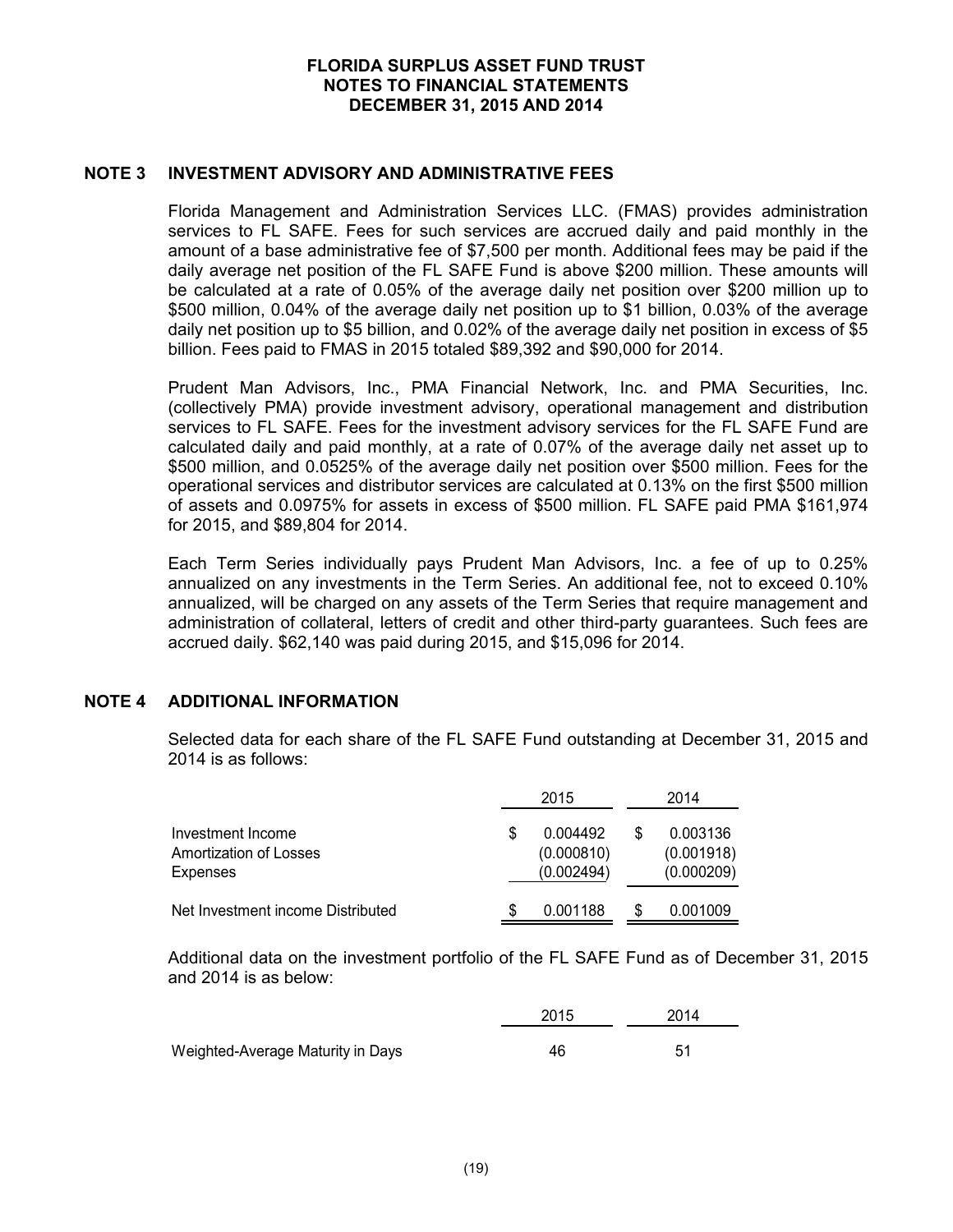## **NOTE 4 ADDITIONAL INFORMATION (CONTINUED)**

The FL SAFE Fund's net average yield was 0.11% and 0.10% for the years ended December 31, 2015 and 2014, respectively. As such, \$1,000 invested in the FL SAFE Fund on January 1, 2015 or 2014 would have been worth \$1,001 at December 31, 2015 or 2014. See note 6 for net losses amortized to participants.

Selected data for each share of Term Series Fund outstanding at December 31, 2015 and 2014 is as follows:

|                                   | 2015 |                        |     | 2014                   |  |  |
|-----------------------------------|------|------------------------|-----|------------------------|--|--|
| Investment Income<br>Expenses     |      | 0.001312<br>(0.000382) | \$. | 0.001184<br>(0.000323) |  |  |
| Net Investment income Distributed |      | 0.000930               |     | 0.000861               |  |  |

### **NOTE 5 STAND BY CAPITAL SUPPORT AGREEMENT**

Effective November 1, 2011, FL SAFE entered into a Standby Capital Support Agreement with PMA Financial Network, Inc. under which PMA provided \$200,000 in a deposit account, currently at BMO Harris Bank N.A., under FL SAFE's name. The amounts held in this account are to be used as contributions as necessary to bring the FL SAFE's NAV to \$0.9975 per share. There have been no contributions necessary from the Standby Capital Support Agreement with PMA during 2015 or 2014.

#### **NOTE 6 RESERVE PRIMARY MONEY MARKET FUND**

FL SAFE Fund held shares in the Reserve Fund which incurred solvency issues in 2008 due to its holding of debt securities issued by Lehman Brothers Holdings, Inc., which filed for bankruptcy protection in 2008. Losses associated with the Reserve Fund were \$39,557 and \$539,701 in 2010 and 2009 for a total loss of \$579,258.

On December 11, 2008, FL SAFE entered into a Standby Capital Agreement with Davidson Fixed Income Management (DFIM), the prior Investment Advisor, under which DFIM agreed to contribute amounts, as necessary, to bring the NAV of the FL SAFE Fund to \$0.9975 per share, subject to a maximum of \$200,000. Under this agreement, DFIM contributed \$102,998 in 2010 and an additional \$97,002 during 2011. FL SAFE received a distribution from the Reserve Primary Fund of \$70,749 on July 6, 2015.

Under the Revenue Recognition Policy adopted by the FL SAFE Board on November 14, 2008, the shortfall from the net loss associated with the Reserve Fund was to be amortized over no more than 8 years as a reduction of participant earnings. Per Board action, this amortization began on January 1, 2011. In January 2016, the Board voted to suspend the accrual under the Revenue Recognition Policy. The remaining shortfall will continue to be reduced by contributions under the Royalty Agreement as described in Note 7 below.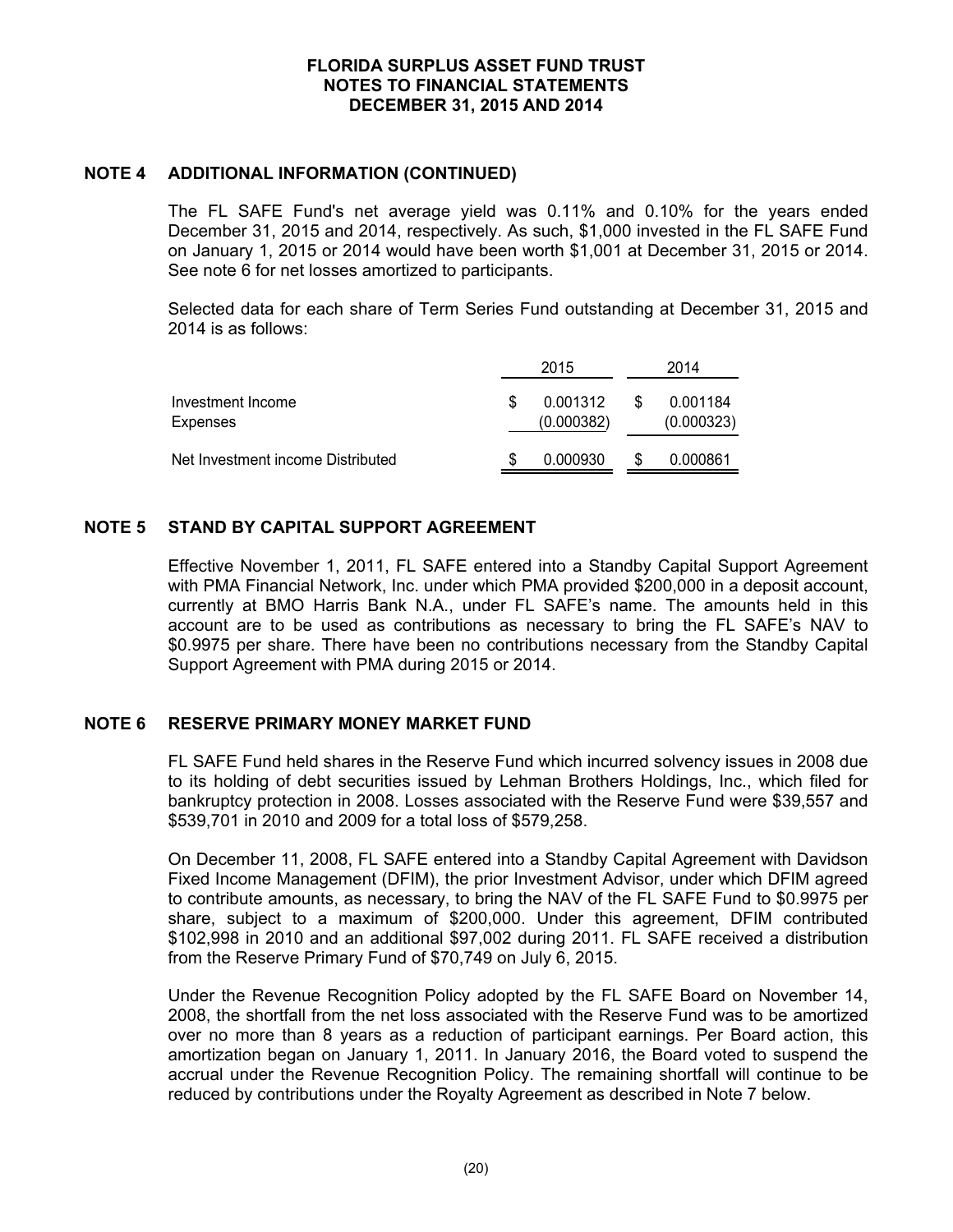# **NOTE 6 RESERVE PRIMARY MONEY MARKET FUND (CONTINUED)**

A schedule of the shortfall and amortization to participants through December 31, 2015 is as follows:

| Total loss asociated with the reserve fund as of December 31, 2010          |    | (579, 258) |
|-----------------------------------------------------------------------------|----|------------|
| Standby capital agreement contributions from DFIM during 2010               |    | 102,998    |
| Standby capital agreement contributions from DFIM during 2011               |    | 97,002     |
| Amortization of loss and other Items                                        |    | 298,626    |
| Shortfall as of December 31, 2015 to be amortized over the next three years | S. | (80,632)   |

# **NOTE 7 ROYALTY AGREEMENT**

Effective November 1, 2011, FL SAFE entered into a Royalty Agreement with PMA Financial Network, Inc. and PMA Securities, Inc. under which PMA may work with the Board and the Administrator to market the PMA Fixed Income Investment Program (FIIP) and other specific PMA FL SAFE value added service and investment programs, including the Term Series, to FL SAFE participants. Royalty fees are paid to FL SAFE of 20% of the total gross revenue earned by PMA from sales to FL SAFE participants. Of the royalty revenue paid to FL SAFE at least 50% shall be used to amortize the loss associated with the Reserve Fund (see Note 6). Upon full amortization of the shortfall, the royalty fee shall be reduced to 15% of the total gross revenue earned by PMA for sale of the programs to FL SAFE participants. Sales made by PMA to FL SAFE participants during 2015 and 2014 resulted in deposits of \$28,902 and \$8,121, respectively, into FL SAFE and were used to amortize the loss. Per Board action in January 2016 and in accordance with the terms of the Standby Capital Support Agreement, \$125,000 of the deposit was returned to PMA Financial Network, Inc.

## **NOTE 8 RELATED PARTY TRANSACTIONS**

PMA may execute investment transactions with related parties on a best execution basis. The Board of Trustees has approved the Fund's use of PMA as a potential investment provider. On occasion during the year, the Fund held investments placed through PMA. All fees for placement of these investments were waived by PMA.

## **NOTE 9 TERM SERIES**

The Fund had fourteen Term Series that were opened during the year and that had not matured as of December 31, 2015. These Term Series are presented combined on the Financial Statements, including the Statement of Net Position, and Statements of Operations and Changes in Net Position. The Term Series are optional to any FL SAFE participant and are designed for participants who will not need access to their investment prior to the termination date of the Series. Each Term Series is independent from all other Term Series. If one Term Series loses value, no other Term Series is impacted by such loss.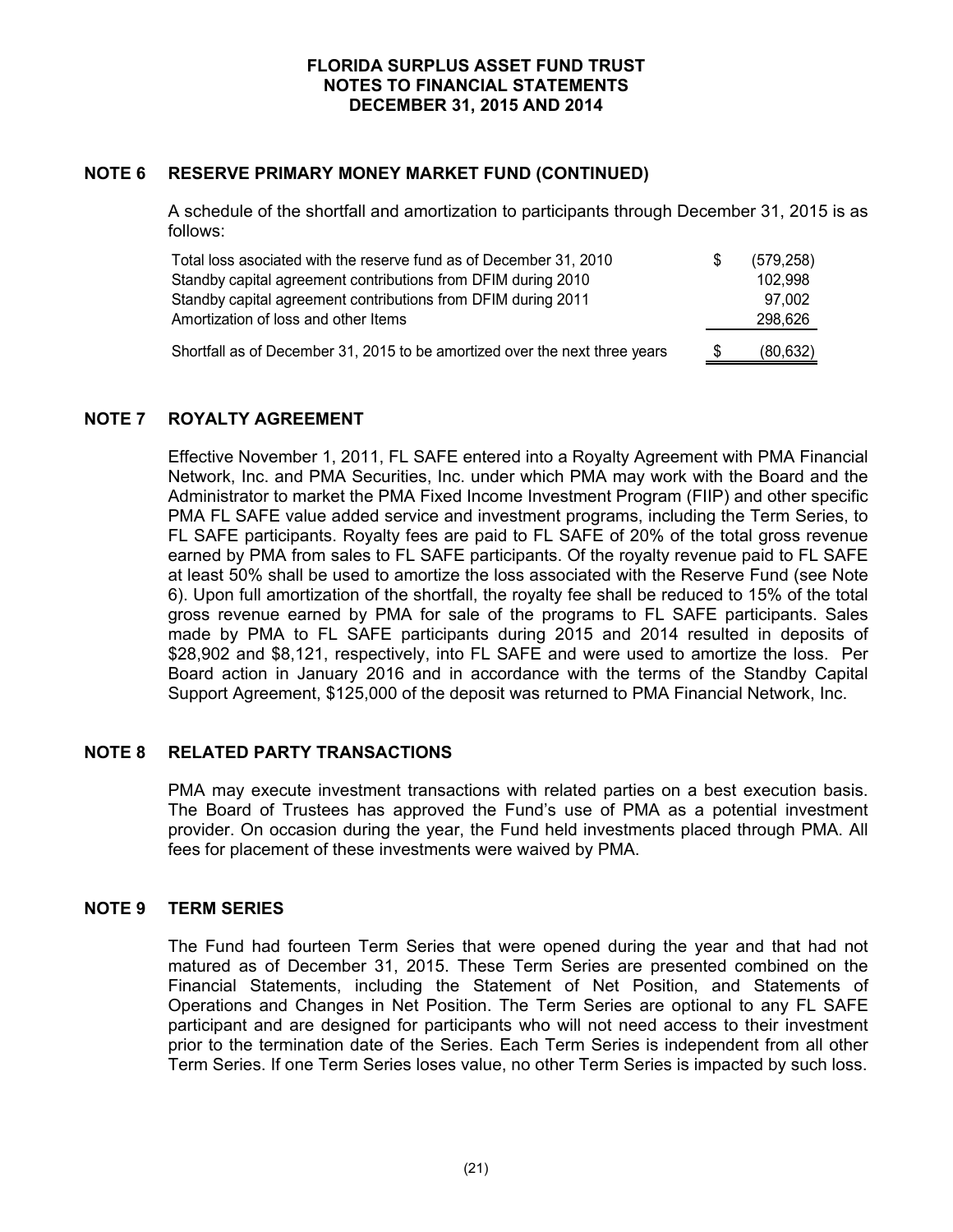## **NOTE 10 CURRENT ECONOMIC CONDITIONS**

The current economic environment presents local government investment pool trust funds with challenging circumstances, which in some cases have resulted in large declines in the fair value of investments, declines in net position from increased share redemptions, constraints on liquidity and reduced investment earnings. The financial statements have been prepared using values and information currently available to FL SAFE.

Current economic and financial market conditions could adversely affect activities in future periods. The current instability in the financial markets may reduce the amount of funds Florida local governmental entities have available for investment in FL SAFE, which in turn would have an impact on funds available for investment and total net position.